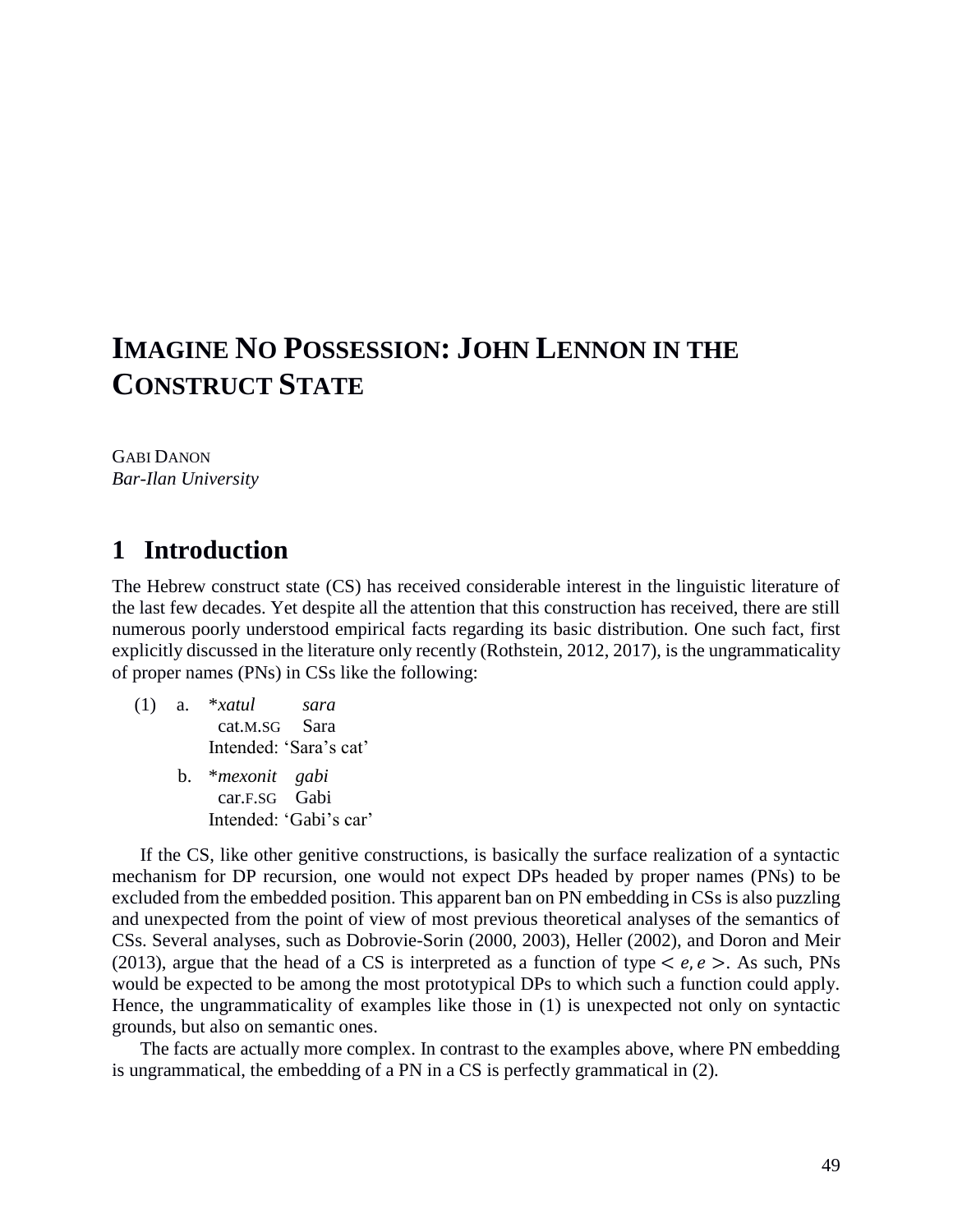- (2) a. *miškafey jon lenon* glasses.M John Lennon 'John Lennon glasses'
	- b. *oyvey stalin* enemies.M Stalin 'Stalin's enemies'

What is at stake, hence, is both a descriptive and a theoretical problem. Descriptively, we should be able to characterize the conditions in which a PN can, and those in which it cannot, be embedded in a CS. And theoretically, we should be able to explain *why* a PN is blocked in the latter case.

This paper is devoted to clarifying the empirical status of PNs in CSs and the conditions under which such embeddings are (un)grammatical. We argue that, in fact, there is no ban on PNs in CSs at all, and that the observed effects are epiphenomenal to several other constraints. Most importantly, it is claimed that the CS in contemporary Modern Hebrew  $(MH)^1$  is highly constrained in its productivity, not only when the embedded phrase is a PN, but also when other referential DPs are involved. This contrasts with *modificational* CSs, where the embedded nominal is interpreted as a kind modifier; such constructs are highly productive. Hence, going beyond the observation in works such as Doron and Meir (2013), that the head noun in a CS must be relational, this paper argues that one of the two major subtypes of this construction is subject to further lexical idiosyncrasies, and that a novel CS with an embedded referential DP is ungrammatical unless the head noun is lexically licensed as a CS head. Additionally, we argue that (true) possessive relations are not productive in contemporary Hebrew CSs. The contrast between PN embedding and the embedding of other definite noun phrases is then reduced to the availability of a modificational reading of the CS, where a non-modificational reading is not lexically licensed.

## **2xxBackground: Hebrew Genitives**

#### **2.1 The Genitive Alternation**

 $\overline{a}$ 

The CS is one of three genitive constructions in Hebrew; the other two are the *šel*-genitive (SG), often referred to as *free genitive*, and the double genitive (DG); see e.g., Berman (1978), Ritter (1988, 1991), Ravid and Shlesinger (1995), and others. The three genitives are illustrated below:

| (3) | a. | ha-yeled<br>tmunat                                   |     |          |      |
|-----|----|------------------------------------------------------|-----|----------|------|
|     |    | picture.F.SG the-boy<br>'the picture of the boy'     |     |          | (CS  |
|     | b. | the-picture.F.SG of the-boy                          |     |          |      |
|     | C. | 'the picture of the boy'<br>tmunat-                  | šel | ha-yeled | (SG) |
|     |    | $\overline{\mathbf{0}}$<br>picture.F.SG-POSS.M.SG of |     | the-boy  |      |

<sup>&</sup>lt;sup>1</sup> Modern Hebrew (MH) is of course subject to variation like any other language. Where it is important to distinguish between the language as it is used by most speakers today, and more archaic uses of the language (which would still be considered MH), we use the term 'contemporary MH'. Unless stated otherwise, the shorter term 'Hebrew' is used in this paper as equivalent to 'MH' without being specific about the contemporary/archaic distinction.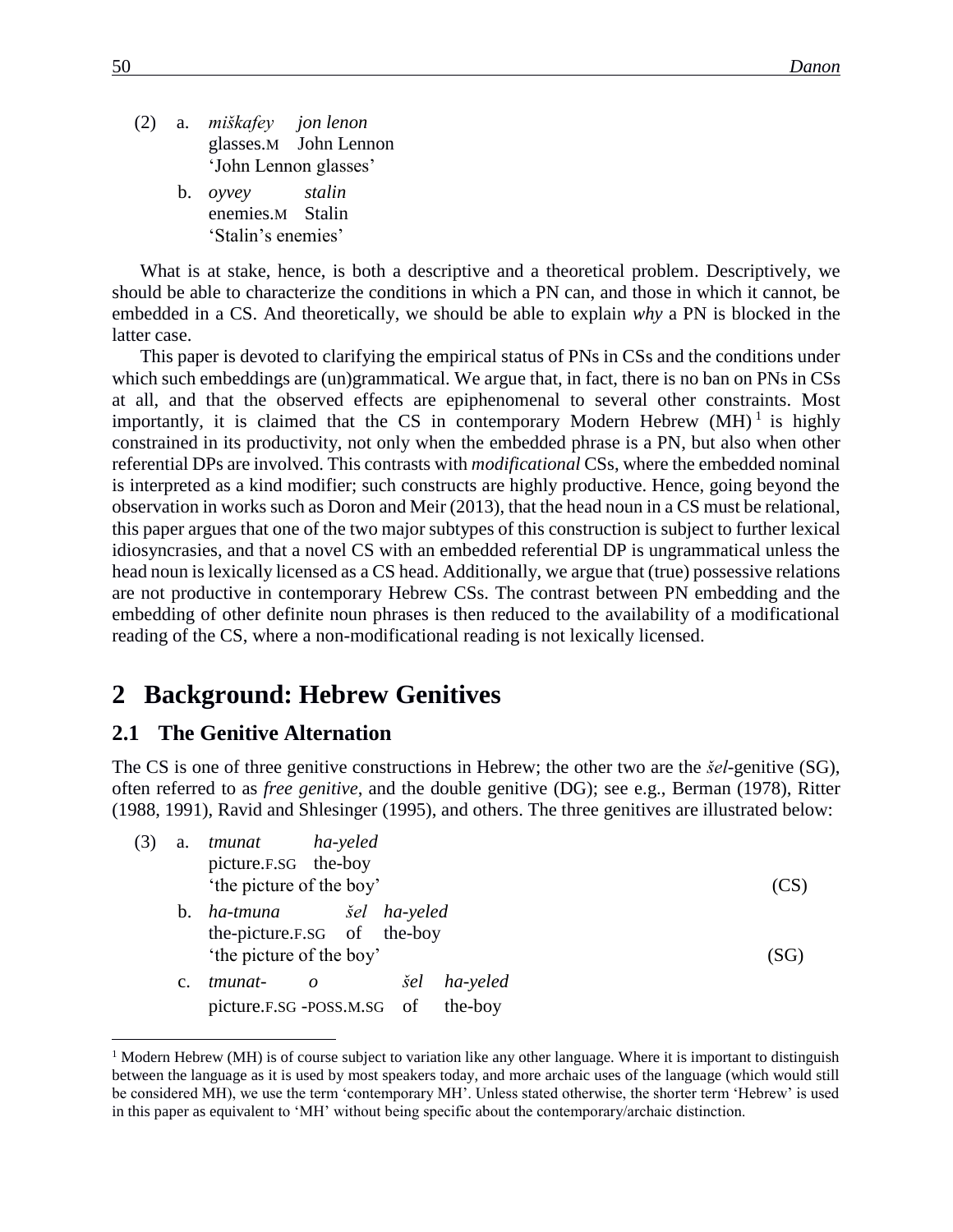'the picture of the boy' (DG)

The factors that govern the alternation between these three genitive constructions are still, to a large extent, an open question: While conventional wisdom states that register is the dominant factor in native speakers' choice of genitive type, this seems to be an oversimplification which glosses over many important aspects of their distribution. Crucially, a purely register-based account would most likely rely on the assumption that the semantics of the three constructions is essentially the same, and that whatever is grammatical in one of the constructions is also grammatical in the others. While much of the syntactic literature has indeed (implicitly or explicitly) assumed that the differences are only in form and configurational structure, it is not entirely clear to what extent this assumption is indeed true. In the literature on the semantics of Hebrew genitives, it has in fact been repeatedly claimed that these constructions differ in their compositional semantics. Even though this paper deals only with the CS, it aims to contribute to this debate by discussing several constraints on CS formation which prevent free alternation due to the fact that one of the three constructions is ruled out by the grammar.

#### **2.2xxPreliminary Corpus Data**

At a basic descriptive level, the three genitive constructions are far from equal in their distribution. According to the small-scale corpus study in Ravid and Shlesinger (1995), the CS is by far the most frequent, followed by SG, with DG accounting for only a small percentage of all genitive tokens. The proportion of CS out of all genitives in their study ranges from around 50-60% in spoken language to 80-90% in textbooks. Note that these numbers already pose a serious problem to a register-only account of the alternation, as they show that even in spoken MH the CS is the dominant type of genitive. The question is hence: What characterizes the cases where the CS is nevertheless avoided?

These numbers are in agreement with our own corpus data. In the current study, a random sample of around 130,000 genitive tokens was extracted automatically from the 2013 Hebrew Wikipedia corpus (Goldberg 2014), using the dependency parsed treebank produced by Goldberg's parser. Given that this treebank was produced automatically, the data extracted from it should be viewed with caution, and the discussion of this data in the current paper indeed assumes a certain (non-negligible) proportion of misanalyses. Nevertheless, manual inspection suggests that genitive identification by this parser is fairly accurate, and the large size of the sample should minimize the effect of misclassifications of specific tokens.

Table 1 summarizes the overall distribution of the 3 genitive types in this corpus sample.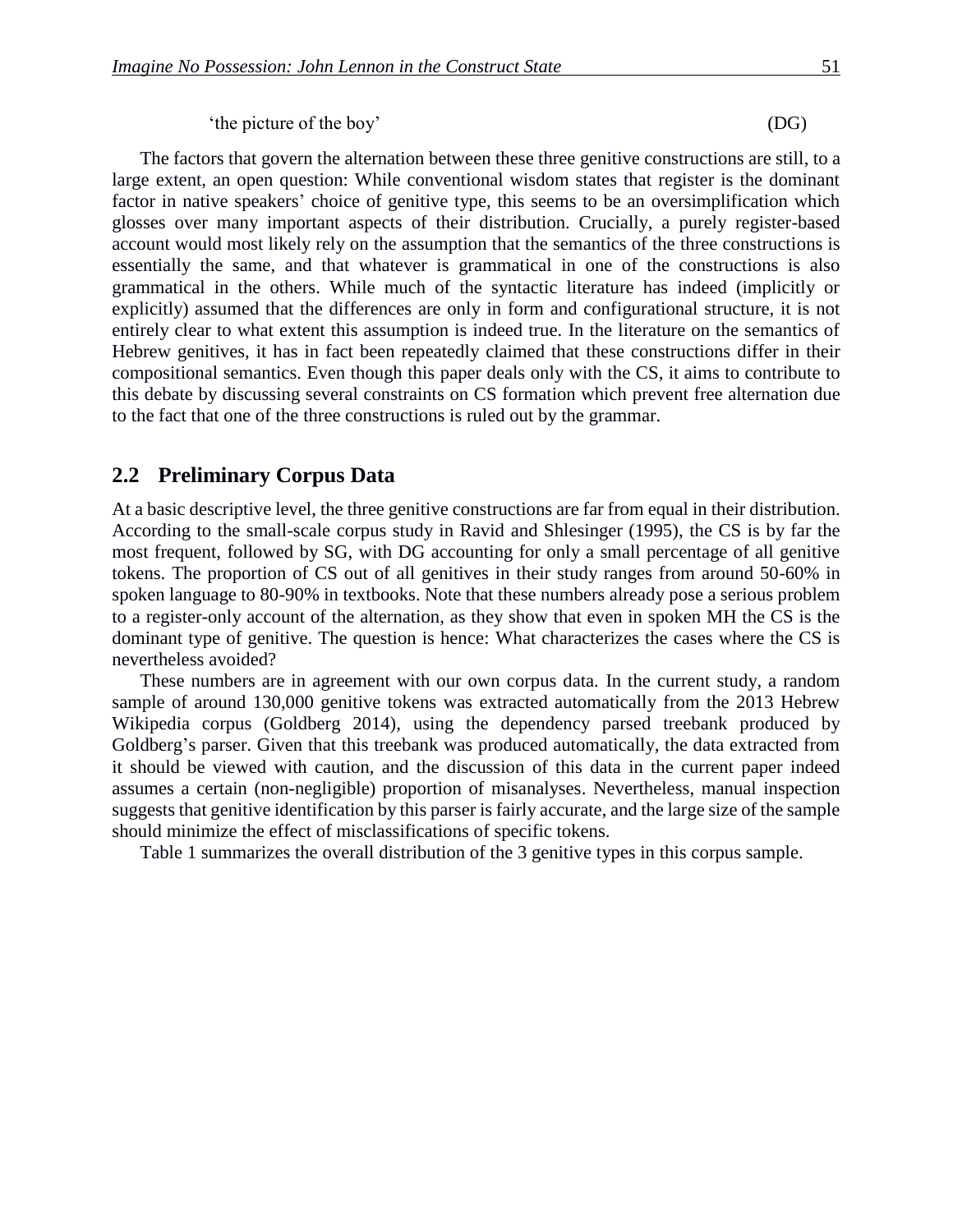| <b>GENITIVE TYPE</b> | <b>TOKENS</b>   |
|----------------------|-----------------|
| CS                   | 105,580 (80.4%) |
| SG                   | 17,205 (13.1%)  |
| DG                   | 8,543 (6.5%)    |
| Total                | 131,328 (100%)  |

**Table 1.** Overall distribution of genitive constructions in the Hebrew Wikipedia corpus sample. CS = Construct State; SG = *šel* Genitive; DG = Double Genitive.

The distribution, however, differs when the embedded nominal is headed by a PN, compared to cases when the head of the embedded phrase is a common noun (CN). In the case of the former, we see a lower proportion of CS, a much higher proportion of DG, and a slightly higher proportion of SG, as shown in Table 2 below (where 'N2' stands for the lexical head of the embedded nominal).

| <b>GENITIVE TYPE</b> | N2:PN            | N2:CN          |
|----------------------|------------------|----------------|
| CS.                  | $15,189(69.7\%)$ | 90,391(82.5%)  |
| SG                   | 3,420 (15.7%)    | 13,785 (12.6%) |
| DG                   | $3,176(14.6\%)$  | 5,367 (4.9%)   |
| Total                | 21,785 (100%)    | 109,543 (100%) |

**Table 2.** Distribution of genitive constructions in the Hebrew Wikipedia corpus sample: Embedded proper name versus common name. PN = Proper Name; CN = Common Name; CS = Construct State; SG = *šel* Genitive; DG = Double Genitive.

Corpus data thus support the observation that the CS is not as common with PNs as it is otherwise; but at the same time, they also show that the CS is in fact still by far the most frequent type of genitive even with PNs. Our goal is thus to characterize the environments in which a PN is indeed blocked from appearing in a CS, without overgeneralizing this to block all instances of PN embedding in a CS.

#### **2.3xxCS as a Function**

With these distribution patterns as a baseline, we can now ask whether there are any cases where there is systematically *no* alternation, or an alternation that involves only 2 of the 3 genitives. One major factor that has been claimed to constrain the availability of the CS is the lexical semantics of the head noun, and more specifically, whether or not this noun is relational. Rosén (1957) was perhaps the first modern linguist to argue explicitly that when the head noun is relational, the CS, as opposed to the SG, is strongly favored; and that nouns that are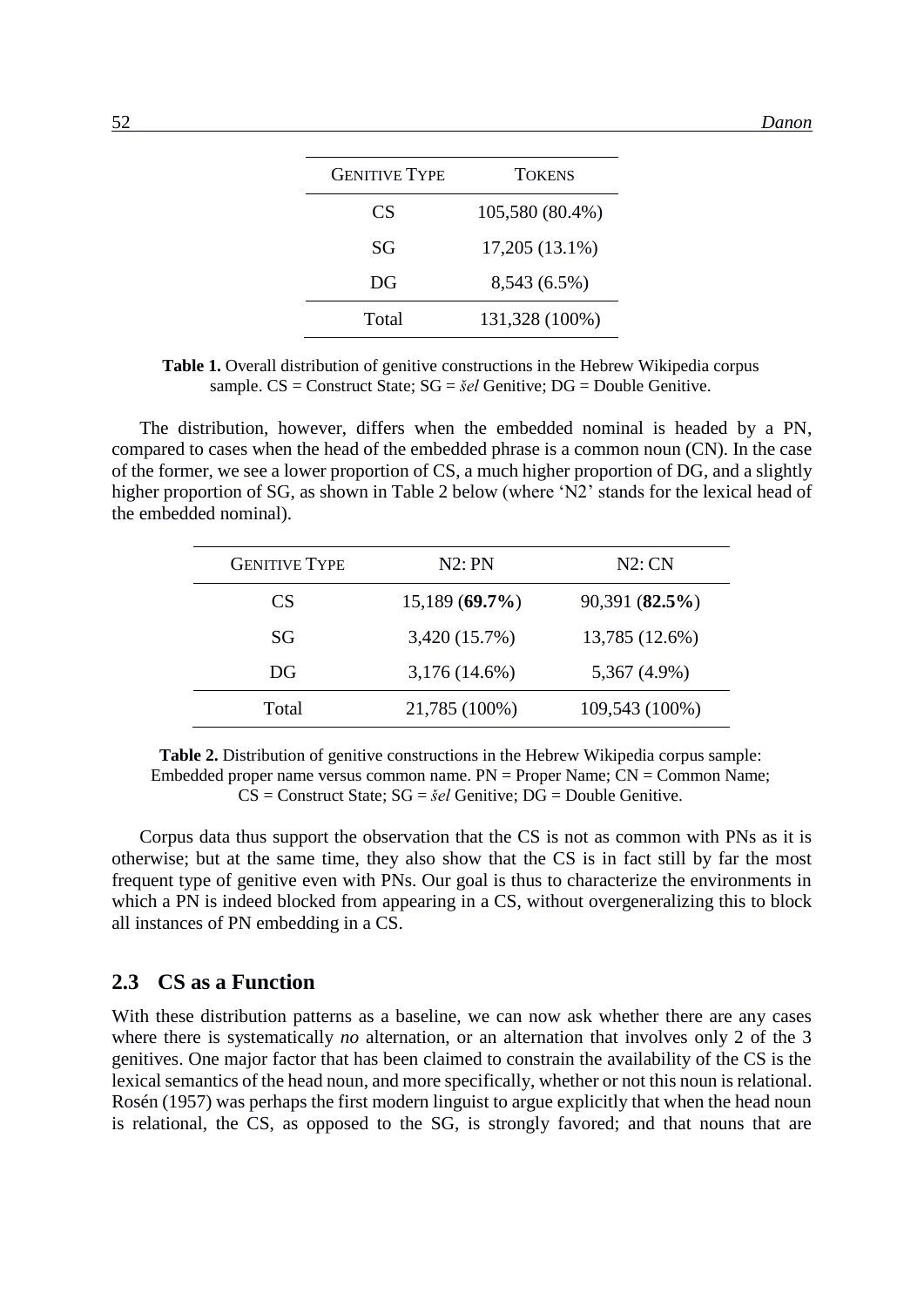ambiguous between a relational and a sortal reading receive only the former in the CS.<sup>2</sup> Later generative analyses that propose formal encodings of this intuition can be found in the works of Dobrovie-Sorin (2000, 2003), Heller (2002), and Doron and Meir (2013). According to these authors, the head of a CS must denote a function from individuals to individuals, and hence a CS is predicted to be ruled out with sortal nouns for which no such functional semantics is available. For instance, Doron and Meir (2013) cite the example of the noun *iša*, which may mean either 'woman' (sortal/non-relational) or 'wife' (relational). In a CS like (4) below, however, only the relational reading is available:

| (4) |                      | ešet ha-cayar         |                                             |
|-----|----------------------|-----------------------|---------------------------------------------|
|     |                      | wife the-painter.M.SG |                                             |
|     | 'the painter's wife' |                       | (adapted from Doron and Meir, $2013:(51)$ ) |

Heller (2002) extends the functional semantics with the claim that possession is also a lexical relation (following Vikner and Jensen, 2002), and hence possessive CSs would not pose a counterexample to the proposed semantics of CSs.

#### **2.4xxModificational CS versus Referential CS**

One major exception to this formalization of the semantics of CSs, however, would be CSs in which the embedded nominal is interpreted as a non-referential kind modifier. Borer (2009) distinguishes between R-constructs (referential constructs; henceforth R-CS), where the embedded nominal is a referential DP, and M-constructs (modificational constructs; henceforth  $M-CS$ ), where the embedded nominal is an NP which functions as a modifier.<sup>3,4</sup> The functional semantics discussed above might indeed be the correct analysis in cases like (5), which involve a referential embedded DP and are hence R-CS:

|  |                             | (5) a. horey $[ha$ -yeled $\check{s}e$ - $\check{s}avar$ et $ha$ -xalon            |  |  |  |  |  |
|--|-----------------------------|------------------------------------------------------------------------------------|--|--|--|--|--|
|  |                             | parent.M.PL the-boy.M.SG that broke.3M.SG ACC the-window                           |  |  |  |  |  |
|  |                             | 'the parents of the boy who broke the window'                                      |  |  |  |  |  |
|  | 'the manager of that store' | b. <i>menahel</i> $[ha-xanut$ $ha-hi]$<br>manager.M.SG the-store.F.SG the-DEM.F.SG |  |  |  |  |  |

In contrast, the embedded nominal in the following M-CS examples is non-referential (possibly a bare NP rather than a full DP), and it bears the interpretation of a kind modifier:

|  | (6) a. mic [ $perot$ tropiyim ]<br>juice.M.SG fruit.M.PL tropical.M.PL<br>'tropical fruit juice' |  |                                                                             |
|--|--------------------------------------------------------------------------------------------------|--|-----------------------------------------------------------------------------|
|  | b. <i>texnay</i><br>'oven and refrigerator technician'                                           |  | [tanurim ve- mekarerim]<br>technician.M.SG oven.M.PL and- refrigerator.M.PL |

<u>.</u>

<sup>2</sup> Rosén (1957) did not use these terms, nor did he attempt to offer any formalization of these observations. Nevertheless, his claims and generalizations are surprisingly similar to those found in theoretical generative works half a century later.

<sup>&</sup>lt;sup>3</sup> For a discussion of genitives as arguments and as modifiers, see Partee and Borschev (2003).

<sup>4</sup> Some works refer to these as unlexicalized compounds (see e.g., Berman and Ravid, 1986; Clark and Berman, 1987; Ravid and Shlesinger, 1995). For a discussion of the distinction between compounds and the CS, see Borer (1988, 2009).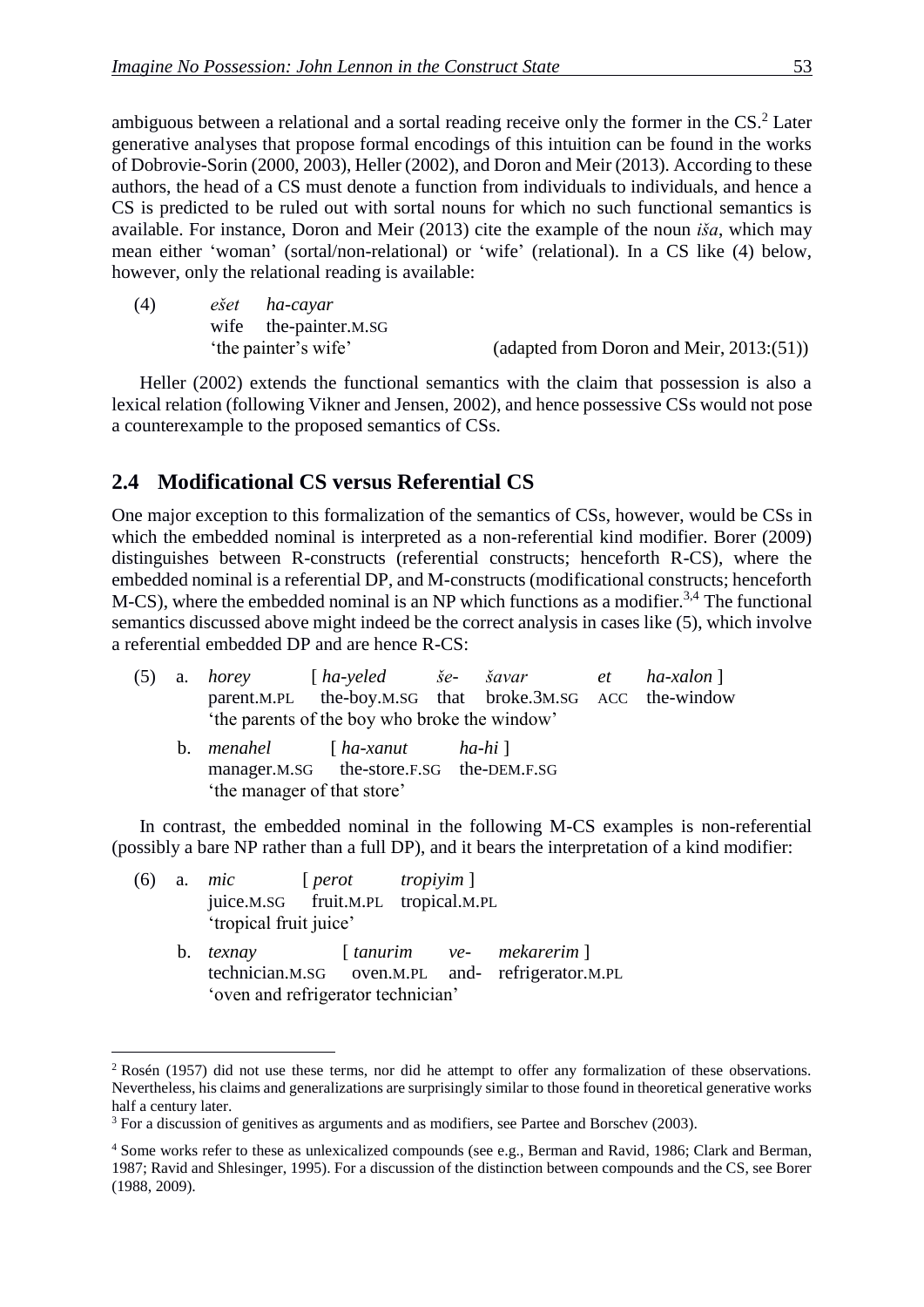As shown by Borer, M-CSs (M-constructs) bear major similarities to compounds, but they are nevertheless distinct from (lexicalized) compounds, and should be analyzed as fully compositional syntactic constructions. For instance, as seen in examples (6a-b) above, the embedded nominal in an M-CS may be syntactically complex, and its interpretation is fully compositional and transparent.

In a language like English, the equivalent of an M-CS would often have a surface form that distinguishes it from 'full' genitives: The modificational *peacock feather*, for instance, is overtly distinguishable from the genitive *a peacock's feather*. In Hebrew, however, the two have the same surface form, which renders many cases potentially ambiguous; hence, *nocat tavas* (lit. 'feather peacock') could be translated into either of the above English phrases, where it denotes either a kind of feather (i.e., the M-CS reading) or a feather belonging to a specific peacock (namely, the R-CS reading). As pointed out by Heller (2002), the M-CS reading is strongly favored when a bare noun is embedded, whereas an R-CS reading can be forced by adding the postnominal specificity marker *exad* (lit. 'one'):

|  | $(7)$ a. <i>nocat</i> | tavas<br>feather.F.SG peacock.M.SG |      |                                                               |
|--|-----------------------|------------------------------------|------|---------------------------------------------------------------|
|  |                       |                                    |      | 'peacock feather' (preferred reading) / 'a peacock's feather' |
|  | b. <i>nocat</i>       | tavas                              | exad |                                                               |

feather.F.SG peacock.M.SG one.M.SG 'a (specific) peacock's feather'

### **2.4xxRegister: M-CS versus R-CS**

Given this distinction between M-CS and R-CS, it is important to note what seems to be a fairly strong correlation with the use of CS in different registers. As mentioned above, it is sometimes assumed that the CS is used mostly in high register Hebrew, while informal language overwhelmingly favors the SG. One major shortcoming of this view is that it fails to note that the *modificational* CS is in fact extremely common in all registers, including fairly informal and colloquial MH. It has also been shown that this kind of CS is acquired and used spontaneously by relatively young children (Clark and Berman, 1987; Berman, 1988).<sup>5</sup> Taking this observation into account, a more accurate claim would be that *R-CS* use is *sometimes* seen as characteristic of formal or archaic MH. However, even this is not a categorical generalization, but rather an overall tendency, with numerous exceptions which often seem unpredictable. This observation will play a central role in the analysis proposed in this paper (§4).

#### **2.5xxPNs in M-CS**

1

Looking once again at PNs, one might at first wonder whether the subclass of *modificational* CSs is even relevant when the embedded nominal is a PN. Since PNs are usually considered to be among the most prototypical referential DPs, we might expect them to occur in R-CS but not in M-CS. But in fact, there exists a class of M-CS in which the modificational nominal is a PN. These are illustrated in (8) below:

(8) a. *miškafey jon lenon* glasses.M John Lennon 'John Lennon glasses' (but not: 'John Lennon's glasses')

<sup>&</sup>lt;sup>5</sup> The literature on the acquisition of Hebrew genitives does not usually make explicit reference to the M-CS/R-CS distinction, but it seems that the majority of examples cited in these works are of the former type.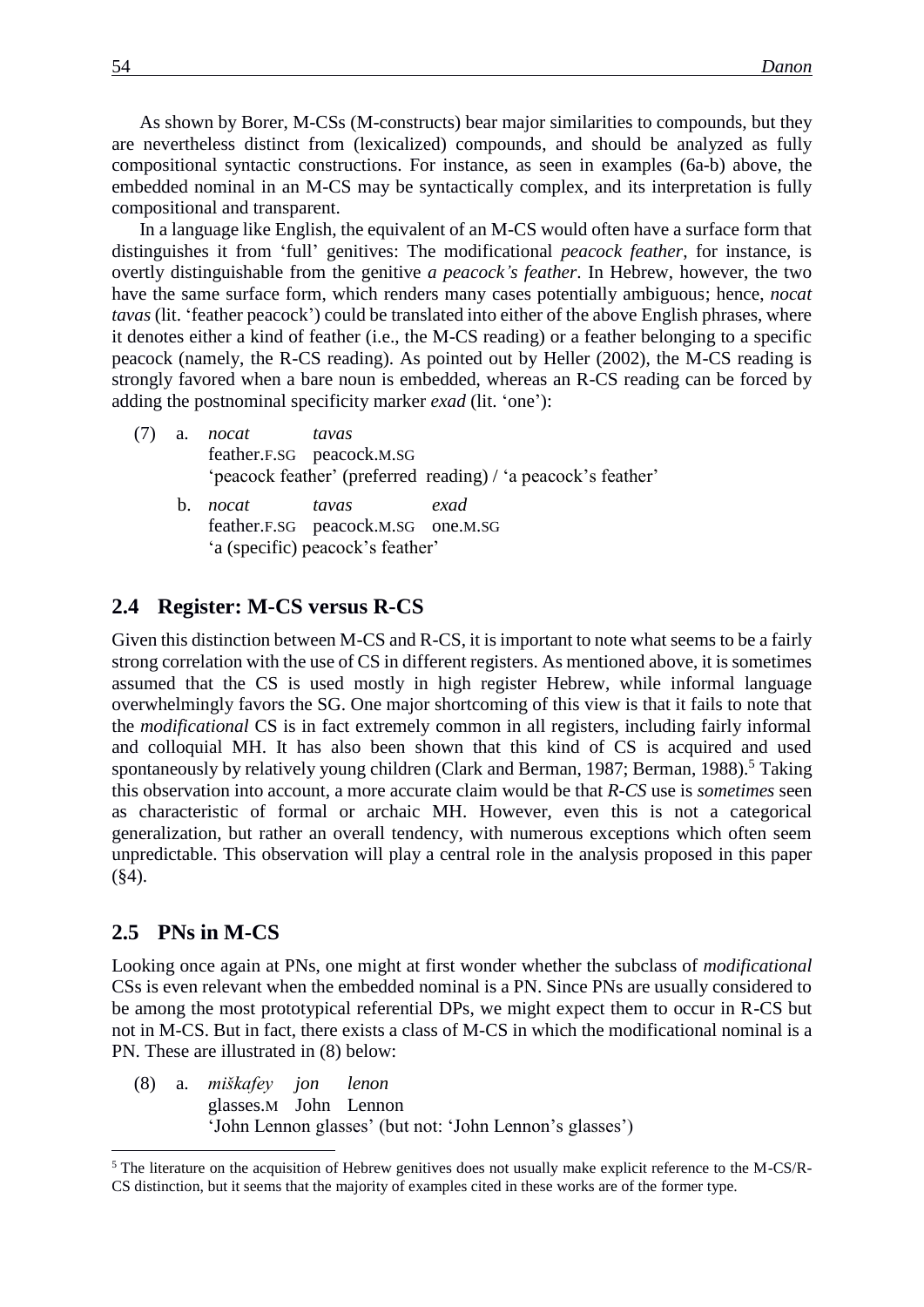| b. kol                 | donald dak |                                                      |  |
|------------------------|------------|------------------------------------------------------|--|
| voice.M.SG Donald Duck |            |                                                      |  |
|                        |            | 'Donald Duck voice' (but not: 'Donald Duck's voice') |  |

Some additional examples include *ragley maradona* 'Maradona legs'; *tisroket elvis* 'Elvis haircut'; *bdixat david levi* 'David Levy joke'; *xiyux jek nikolson* 'Jack Nicholson smile'; etc.

In the examples above, the embedded PN serves as a kind modifier. For instance, (8a) denotes a kind of glasses; (8b) denotes a kind of voice; etc. Interestingly, the R-CS interpretation is *not* available in these cases: (8a) cannot be interpreted as a pair of glasses that belonged to John Lennon himself, (8b) does not mean *Donald Duck's voice*, etc.<sup>6</sup> Thus, despite the general referential properties of PNs, embedding them in a CS sometimes blocks the referential reading, leaving only a modificational reading.<sup>7</sup>

We thus have a somewhat surprising distribution, where a PN cannot get its typical referential reading, but only a modificational one. This observation points to a possible generalization regarding the degree of productivity of R-CSs, as opposed to M-CSs. This is discussed in the next section.

## **3xxHypothesis 1: Only M-CS**

#### **3.1xxHypothesis: Only M-CS Is Productive**

The possibility of embedding PNs in M-CSs but not in R-CSs, as discussed above (see §2.5), suggests a straightforward hypothesis, which we consider but eventually reject:

**Hypothesis 1:** R-CS is no longer a productive construction in MH.

Such a hypothesis would fit naturally with the observation made earlier regarding CSs and register: If R-CS were productive in earlier stages of the language, but is in the process of losing its productivity, we would indeed expect it to be associated with formal, literary, or archaic language use more than with informal usage. M-CS, on the other hand, is still fully productive, and hence not associated with any particular register. Furthermore, such a hypothesis would mean that frozen instances of R-CS taken from, e.g., Biblical Hebrew, such as examples (9a-b) below, do not pose a problem. The claim is not that R-CS is ungrammatical, but merely that it may not be systematically used for the formation of novel, *unstored* phrases.

(9) a. *ešet lot* wife Lot 'Lot's wife' b. *sulam ya'akov* ladder.M.SG Jacob 'Jacob's ladder'

1

In testing Hypothesis 1, we should thus be careful not to use such stored examples as evidence, but rather focus only on unstored ones.

One immediate objection to the hypothesis above is that it is much stronger than simply excluding productive uses of PNs in R-CS, and perhaps too strong. What this hypothesis entails is that *all* grammatical cases of R-CS, whether or not their embedded DP is a PN, are stored.

<sup>6</sup> For similar observations regarding Swedish compounds with embedded PNs, see Koptjevskaja-Tamm (2009).

 $<sup>7</sup>$  These kinds of modificational constructs with embedded PNs are productive and are not limited to a few frozen</sup> examples, but the formation of novel CSs of this type requires a highly salient and familiar property to be associated with the PN. Hence, they are common either with names of famous individuals, or in contexts where there is substantial shared knowledge to license such 'linguistic caricatures'.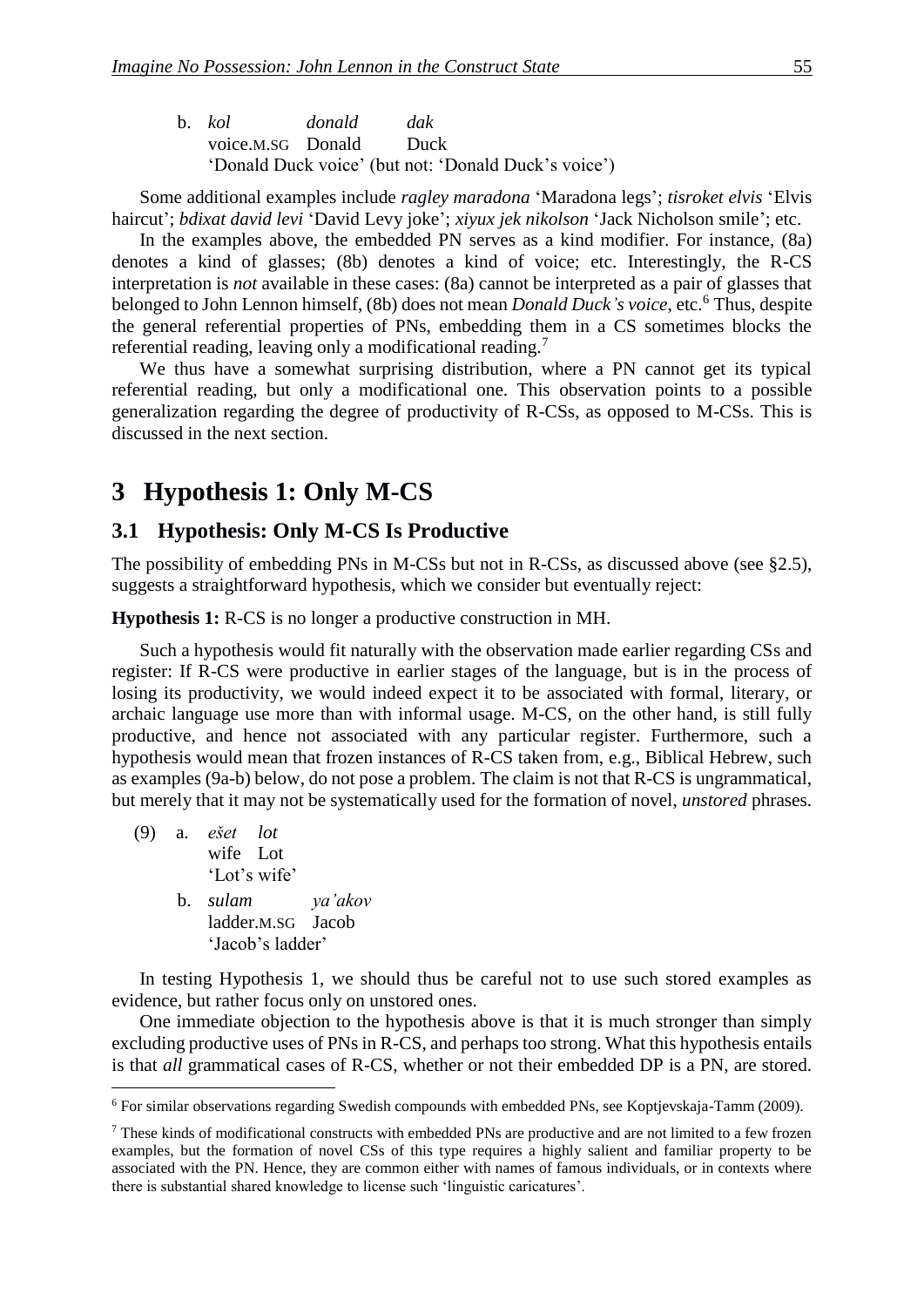Testing this with non-PN definites, however, can be somewhat challenging due to the phenomenon known as *definiteness spreading* (Borer, 1999; Dobrovie-Sorin, 2000, 2003; Alexiadou, 2005; Danon, 2001, 2008, 2010), whereby definiteness marked on the embedded nominal of a CS might in fact be interpreted on the CS as a whole; as a result, not every embedded nominal *marked* as definite is really a referential DP.<sup>8</sup> This is illustrated in the following example:

(10) *tmunat ha-yeled* picture.F.SG the-boy '[the boy]'s picture/the [boy's picture]'

Due to definiteness spreading, the definite article in *ha-yeled* is not necessarily interpreted in this location: (10) could, in principle, be interpreted as either 'the picture of the boy' or 'the picture of a boy', where the latter could be argued to be, in fact, an M-CS (i.e., 'boy' is a restrictive modifier for 'picture'). The empirical question is hence whether (10) also has the 'real' referential reading. Speakers' intuitive judgments are that it does. This can be supported by the fact that pronominal reference to the embedded nominal is indeed possible (11a), which, as argued by Borer (2009), is possible only with R-CS; as well as by the fact that it is possible to make the embedded phrase unambiguously referential by using a demonstrative (11b):

|  | $(11)$ a. tmunat ha-yeled ve- ktovt- o       |  |  |
|--|----------------------------------------------|--|--|
|  | picture.F.SG the-boy and- address-POSS.3M.SG |  |  |
|  | 'the boy's picture and his address'          |  |  |
|  | b. tmunat ha-yeled ha-ze                     |  |  |
|  | picture.F.SG the-boy the-this.M.SG           |  |  |
|  | 'this boy's picture'                         |  |  |

Hence, there is reason to think that the proposed hypothesis is too strong, and that it incorrectly blocks not only the ungrammatical R-CSs, but also grammatical ones.

#### **3.2xxProductive Non-Modificational CS**

Much of the discussion in this paper revolves around the issue of productivity, rather than of the grammaticality of isolated examples. Hence, it is important to establish the existence of entire *classes* of genitives for which the R-CS is *systematically* available. Many of these are fully grammatical not only with embedded nominals headed by common nouns, but also with PNs (Rothstein, 2012, 2017). The following is a non-comprehensive list of such cases:

- Derived nominals with thematic arguments: *sgirat ha-mis'ada* 'the closing of the restaurant', *nicul ha-macav* 'the exploitation of the situation', *kibuš mosul* 'the conquest of Mosul';
- Locative relations with embedded geographical PNs: *cfon london* 'the north of London', *merkaz sfarad* 'the center of Spain';
- Group membership: *tošav tel aviv* 'a resident of Tel Aviv', *ezrax carfat* 'a citizen of France', *dayarey ha-binyan* 'the inhabitants of the building';
- Genitives headed by a variety of other relational nouns: *sof/txilat ha-hofa'a* 'the end/ beginning of the show', *manhig/nesi/mefaked ha-irgun* 'the leader/president/

<u>.</u>

<sup>&</sup>lt;sup>8</sup> It is sometimes assumed that in a definite-marked CS, both the embedded nominal and the CS as a whole are interpreted as definite. See Danon (2008, 2010) for the alternative claim that definiteness must be interpreted on either one of the two nominals; as well as the discussion of definiteness of an M-CS in Borer (2009).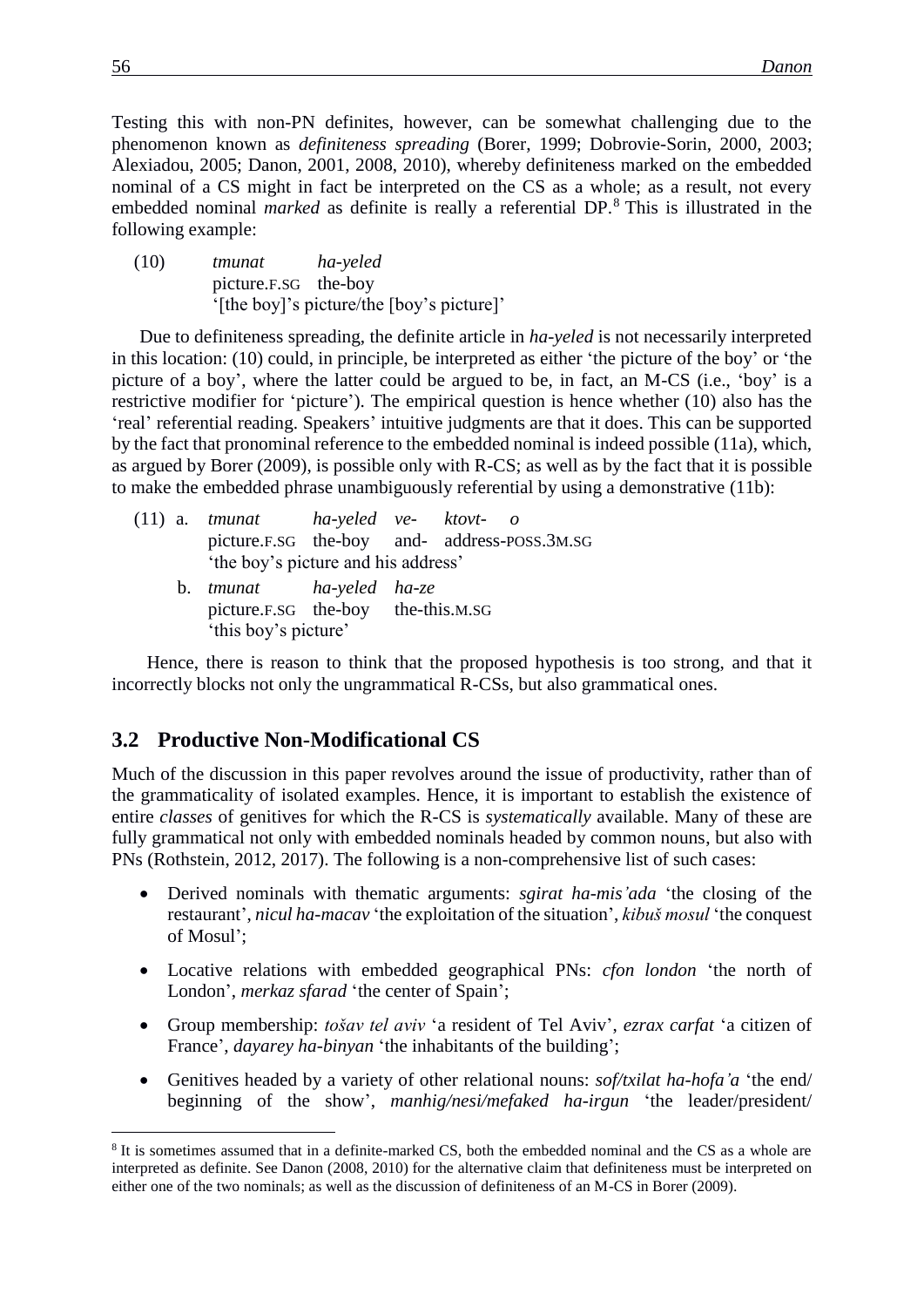It thus seems that Hypothesis 1 should indeed by weakened in order not to rule out these productive cases.

### **3.3xxRothstein (2012, 2017)**

Alternatively, it might be argued that the basic intuition behind Hypothesis 1 could be maintained with a more sophisticated formal characterization of the semantics of the CS. Indeed, Rothstein (2012, 2017) argues that, with few exceptions, there is no real R-CS in the sense of a construction whose head is interpreted as a function of type  $\langle e, e \rangle$ . Instead, she proposes that the embedded nominal in a CS must be an NP (rather than a DP), and that it must receive a predicational interpretation. This includes not only the straightforward cases of M-CS, but also CS with a definite-marked embedded nominal, which Rothstein argues can also be predicational. For CS headed by relational nouns, Rothstein (2017) proposes an incorporation-based analysis that makes it possible to maintain the hypothesis that the embedded XP is predicative, even in what looks like a prototypical R-CS. Proper names, however, are mostly excluded under this analysis due to this combined syntactic/semantic constraint on the embedded XP.

Noting that there are, however, classes of CS which do allow PN embedding, Rothstein proposes specialized explanations for the possibility of PN embedding in nominalizations, which are claimed to be licensed thematically; as well as for geographical names, which are argued to denote locative predicates. Additionally, PNs in 'author CS' like the following example are argued to have only a modificational (predicative) reading:

(12) *širey le'a* goldberg poems.M Lea Goldberg 'Lea Goldberg's poems'

According to Rothstein's analysis the embedded PN in this example denotes a property (roughly, 'authored by Lea Goldberg'), and hence the grammaticality of such examples does not constitute a counterexample to her analysis.

#### **3.4xxProblems with Rothstein's Analysis**

In what follows we briefly discuss several potential problems that arise from the attempt to reduce all cases of CS to predicative modification.

#### 3.4.1 Ouantified XPs

Rothstein's predicational analysis predicts that the embedded phrase cannot be quantified, and indeed Rothstein provides several examples where a quantifier is impossible. This generalization, however, is too strong; the following examples from the Wikipedia corpus involve perfectly grammatical quantified genitives XPs:

- (13) a. *mefaked kol tayeset* commander.M.SG every squadron.F.SG 'the commander of every squadron'
	- b. *matrat kol hesder* purpose.F.SG every arrangement.M.SG 'the purpose of every arrangement'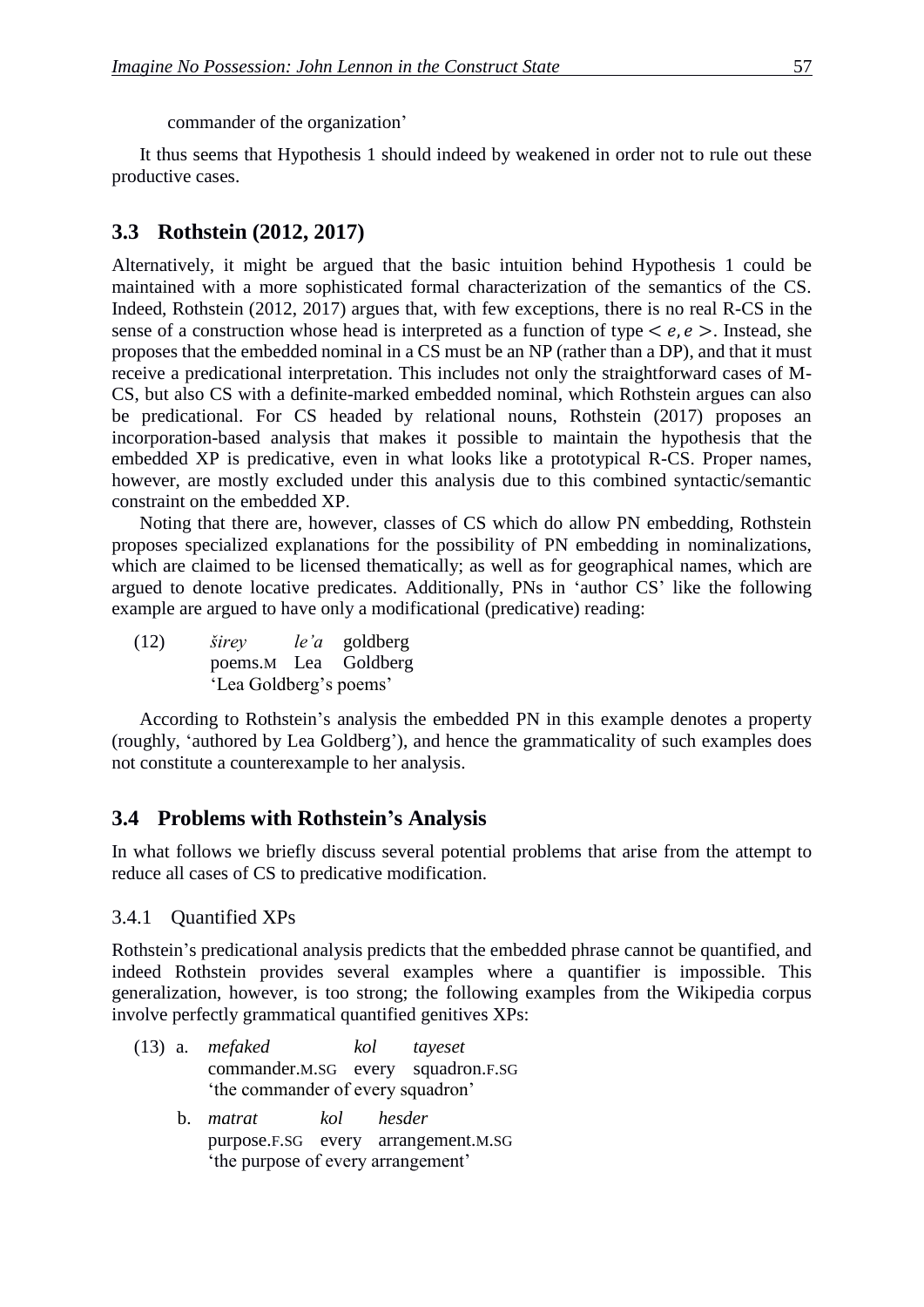c. *gova kol migdal height*.M.SG every tower.M.SG 'the height of every tower'

It is thus clear that the semantics of the CS should not exclude *any* quantification of the embedded nominal. It should also be noted that the examples above are headed by functional nouns. If this is the typical environment where such quantified CSs are possible, then the analysis should be sensitive to the properties of the head noun and not only to those of the embedded XP.

#### 3.4.2 Author CS: Both M-CS and R-CS

The second objection to a unified modificational/predicative analysis of the embedded nominal in a CS is that an author CS, like the one mentioned in (12), is in fact ambiguous, where only one of the two interpretations seems to have the properties that would be expected on the basis of Rothstein's analysis. To show this, we start by revisiting the properties of the definiteness spreading phenomenon observed in CSs. As Hebrew displays morphosyntactic sensitivity to definiteness in terms of definiteness agreement on attributive adjectives, and in terms of differential object marking, definiteness spreading can be diagnosed without having to rely on interpretation. The basic generalization is that a CS displays morphosyntactic definiteness iff its embedded nominal is definite (see e.g., Danon, 2008, 2010, and references cited there). Hence, in the following example, the CS must be preceded by the accusative object marker *et* (which is used only with definite objects); and an adjectival modifier of the entire CS must show definiteness agreement:

(14) *ha-katav ri'ayen* \*(*et*) *manhig ha-miflaga* \*(*ha*-)*zaken.* the-reporter.M interviewed.3M.SG ACC. leader.M the-party.F the-old.M.SG 'The reporter interviewed the old party leader.'

One exception, however, involves M-CS where the embedded nominal is a PN, like the ones discussed in §2.5. Example (15a) shows that a PN on its own, unsurprisingly, functions as a definite. (15b), on the other hand, shows that definiteness does *not* spread to the entire CS in a modificational structure:<sup>9</sup>

- (15) a. *ba- sirton ro'im* \*(*et*) *jon lenon* \*(*ha*-)*cair*. in.the-video.M see.PRES.PL ACC. John Lennon the-young.M.SG 'The video shows the young John Lennon.'
	- b. *hi hexlita liknot* (\**et*) *miškafey jon lenon* (\**ha*-)*xadašim.* she decided.3F.SG buy.INF ACC. glasses.M John Lennon the-new.M.SG 'She decided to buy new John Lennon glasses.'

With this background, we now see that  $(12)$  is in fact ambiguous between the modificational reading, where no definiteness spreading takes place, and the R-CS reading where it does, as demonstrated in  $(16)$  below.<sup>10</sup>

| (16) | hi ohevet (et) širey |  |  | le'a goldberg (ha-)mukdamim.                           |
|------|----------------------|--|--|--------------------------------------------------------|
|      |                      |  |  | she loves.F ACC. poem.M.PL Lea Goldberg the-early.M.PL |

<sup>&</sup>lt;sup>9</sup> In the pragmatically less plausible R-CS reading of 'John Lennon's glasses', definiteness spreading does occur, and hence both *et* and *ha-* would be required for that reading.

1

 $10$  Rothstein (2017) provides a similar example where definiteness does spread, and notes that when preceded by a cardinal numeral an indefinite construal is also acceptable. As (16) illustrates, we do not think that a cardinal is necessary for this option to exist, and we assume that there is true, systematic, ambiguity in such constructs.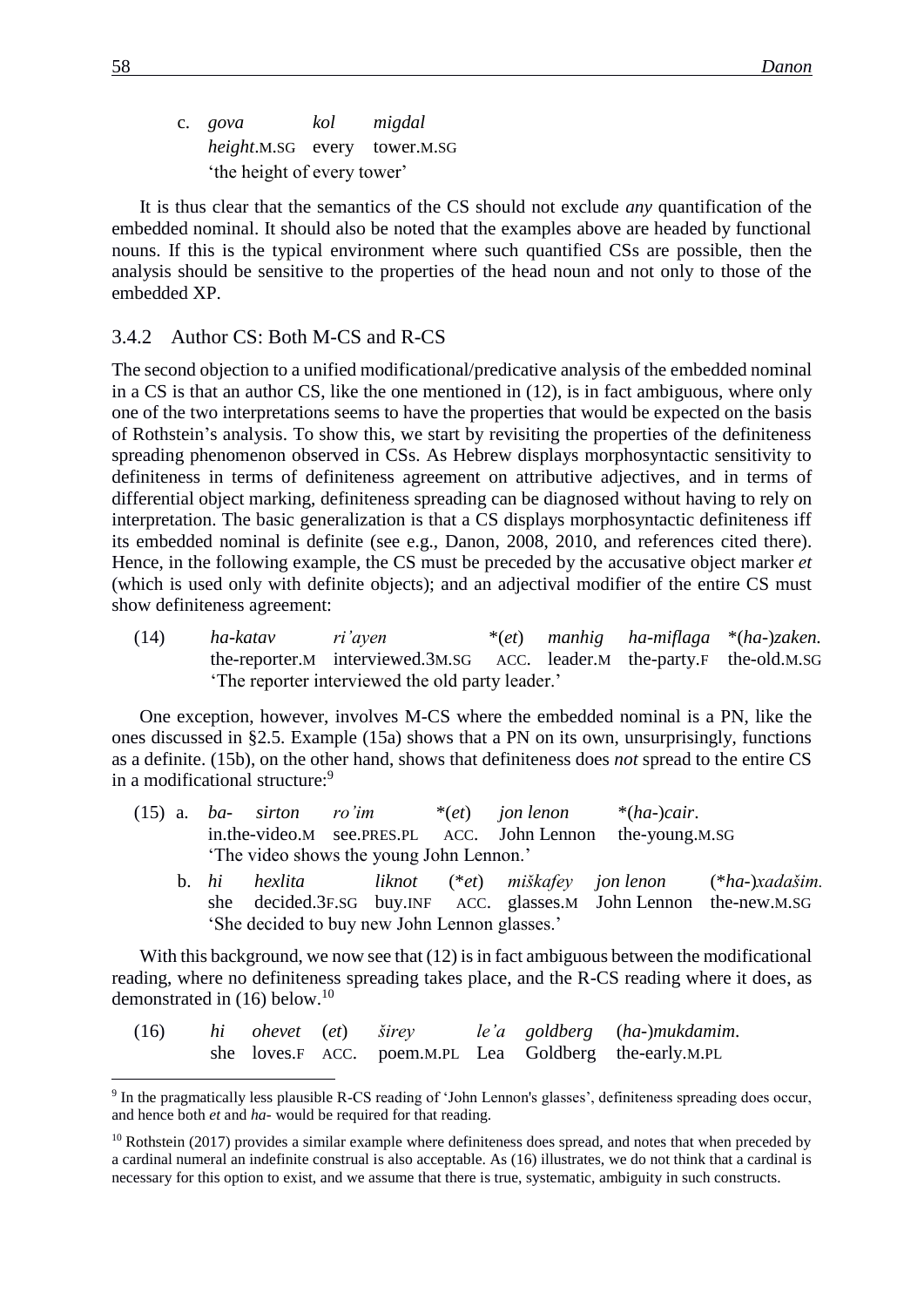'She loves the early poems of Lea Goldberg/early Lea Goldberg poems.'

The optionality of *et* and *ha-* correlates with an interpretational difference, where the indefinite CS (lacking *et* and *ha-*) gives rise to a kind reading ('Lea Goldberg poems'), and the definite CS gives rise to a specific object reading ('the poems of Lea Goldberg').<sup>11</sup> This strongly suggests that the semantic interpretation proposed by Rothstein covers only one subtype of CS rather than all constructs.

#### 3.4.3 Geographical Names

Similar arguments can also be applied to the case of geographical PNs embedded in CSs. Rothstein (2017) proposes that these are in fact predicative NPs, and hence they fit into the overall semantics of the CS. The question is whether a CS with an embedded geographical PN gives rise to a single kind of structure (and associated interpretation). As the following examples show, definiteness spreading is either obligatory or optional in this case, where spreading correlates with an interpretational difference:

- (17) a. *ani mexapes* \*(*et*) *merkaz london* \*(*ha*-)*amiti*. I seek.PRES.SG ACC. center.M.SG London the-real.M.SG 'I'm looking for the real center of London.'
	- b. *ha-itona'im kiblu* (*et*) *degel mauritanya* (\**ha*-)*xadaš.* the-reporters.M received.3M.PL ACC. flag.M Mauritania the-new.M.SG 'The reporters received the new flag of Mauritania/a new Mauritania flag.'

The CS in (17a) is headed by a strictly functional noun, and shows the definiteness spreading and interpretation expected from an R-CS with an embedded definite. (17b), on the other hand, allows either the functional reading ('flag-of') or a modificational reading (a flag of a certain kind), with definiteness spreading taking place in the former case and not in the latter. This once again suggests that there is more to CS than what a *uniform* predicational analysis would predict.<sup>12</sup> In  $\S 4$  we propose a totally different kind of explanation for why geographical PNs pattern differently from human-denoting PNs.

#### **3.5xxIntermediate Summary**

1

To summarize, it seems that trying to derive a ban on PN embedding from a general unavailability of an interpretation strategy for CS with an individual-denoting DP is too extreme and leads to a serious undergeneration problem, where a wide range of grammatical constructs are falsely predicted to be impossible, and many that are predicted to have only a single (predicational) analysis have in fact a referential one, either in addition to, or instead of, a predicational one. We hence reject this line of analysis, and turn instead to address the question of what restricts or constrains the distribution of R-CSs. In other words, we assume that true R-CSs do in fact exist alongside M-CSs, but hypothesize that the former are not as freely available as one might expect.

<sup>&</sup>lt;sup>11</sup> It seems that while all speakers easily accept the definite/object reading, some judge the modificational/kind reading as somewhat borderline. See also Rothstein (2017).

<sup>&</sup>lt;sup>12</sup> Rothstein (2017) discusses at length the patterns of definiteness spreading and interpretation associated with an embedded geographical PN, but the discussion revolves almost entirely around the group membership noun *tošav* ('resident'), which triggers what may be described as a (weak) anti-uniqueness presupposition (i.e., it is normally presupposed that a city has more than one resident). This kind of noun is exceptional when it comes to definiteness spreading (Danon, 2008, 2010), and it is left open to what extent the same analysis can be extended to CSs headed by functional nouns, like the ones in (17).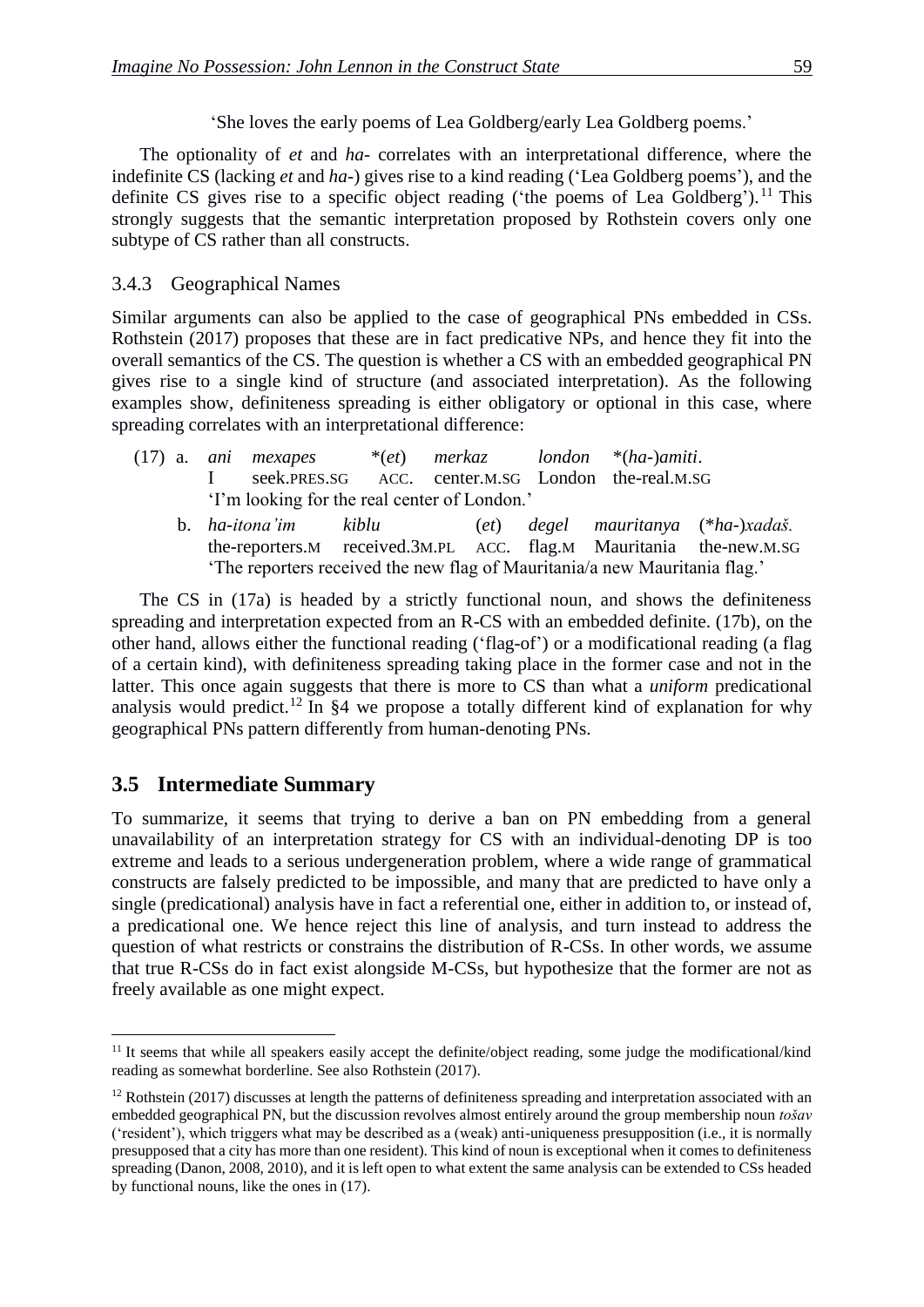## **4xxHypothesis 2: Reduced Productivity of R-CS**

### **4.1 Relational Nouns: A Necessary and Sufficient Condition?**

As mentioned earlier, R-CSs have been claimed by multiple authors to be restricted to head nouns that are relational or functional, as well as to possessive relations. This generalization blocks, for instance, the possibility of an R-CS involving a contextual relation. Heller (2002) illustrates this with the example *horey ha-psixologit* ('the psychologist's parents'), which only has the *lexically relational* reading in which the psychologist is the daughter, and cannot have a reading in which someone else's parents are *contextually* related to the psychologist. In this section, however, we argue that this only imposes a necessary condition, but not a sufficient one, for R-CS formation. Specifically, we show that not every relational noun is equally acceptable as a CS head.

### **4.2xxLexical Gaps and Idiosyncrasies**

If being headed by a lexically relational noun was a necessary and sufficient condition for R-CS formation, one would expect sets of relational nouns that have similar meanings to pattern similarly in their acceptability as CS heads. This prediction is not borne out. Consider for example the nouns *tmuna* ('picture') and *ciyur* ('painting'), both of which can be claimed to be relational, with the depicted entity serving as their lexically selected argument. It is thus surprising to notice the contrast in acceptability between the often-cited example in (18a) and its parallel in (18b):

- (18) a. *tmunat ha-xamaniyot* picture.F.SG the-sunflowers.F 'the picture of the sunflowers'
	- b. ??*ciyur ha-xamaniyot* painting.M.SG the-sunflowers.F 'the painting of the sunflowers'

Similarly, Doron and Meir (2013) illustrate the relational noun restriction using the example in (4), repeated below in (19), which is headed by *iša* ('wife'). This CS allows only the relational reading of the head noun despite the fact that outside the CS context, this noun is ambiguous between the relational reading of 'wife' and the sortal reading of 'woman':

| (19) | ešet ha-cayar         |                                             |
|------|-----------------------|---------------------------------------------|
|      | wife the-painter.M.SG |                                             |
|      | 'the painter's wife'  | (adapted from Doron and Meir, $2013:(51)$ ) |

But this example does not generalize to other head nouns. Replacing the head noun with the Hebrew words for *girlfriend* or *lover*, for instance, would render the CS totally ungrammatical:

| (20) | <i>*xavrat/me'ahevet</i>                   | ha-cayar |
|------|--------------------------------------------|----------|
|      | girlfriend/lover.F.SG the-painter.M.SG     |          |
|      | Intended: 'the painter's girlfriend/lover' |          |

Similarly, the parallel CS with the genders reversed is ungrammatical (or at least highly degraded): $^{13}$ 

<u>.</u>

<sup>&</sup>lt;sup>13</sup> Most other kinship nouns are similarly degraded as CS heads in contemporary MH; overall, it seems that CS headed by a kinship noun is only acceptable in highly formal or archaic Hebrew, or in fixed contexts such as *axey ha-kala* (lit. 'siblings the-bride') often used in wedding contexts.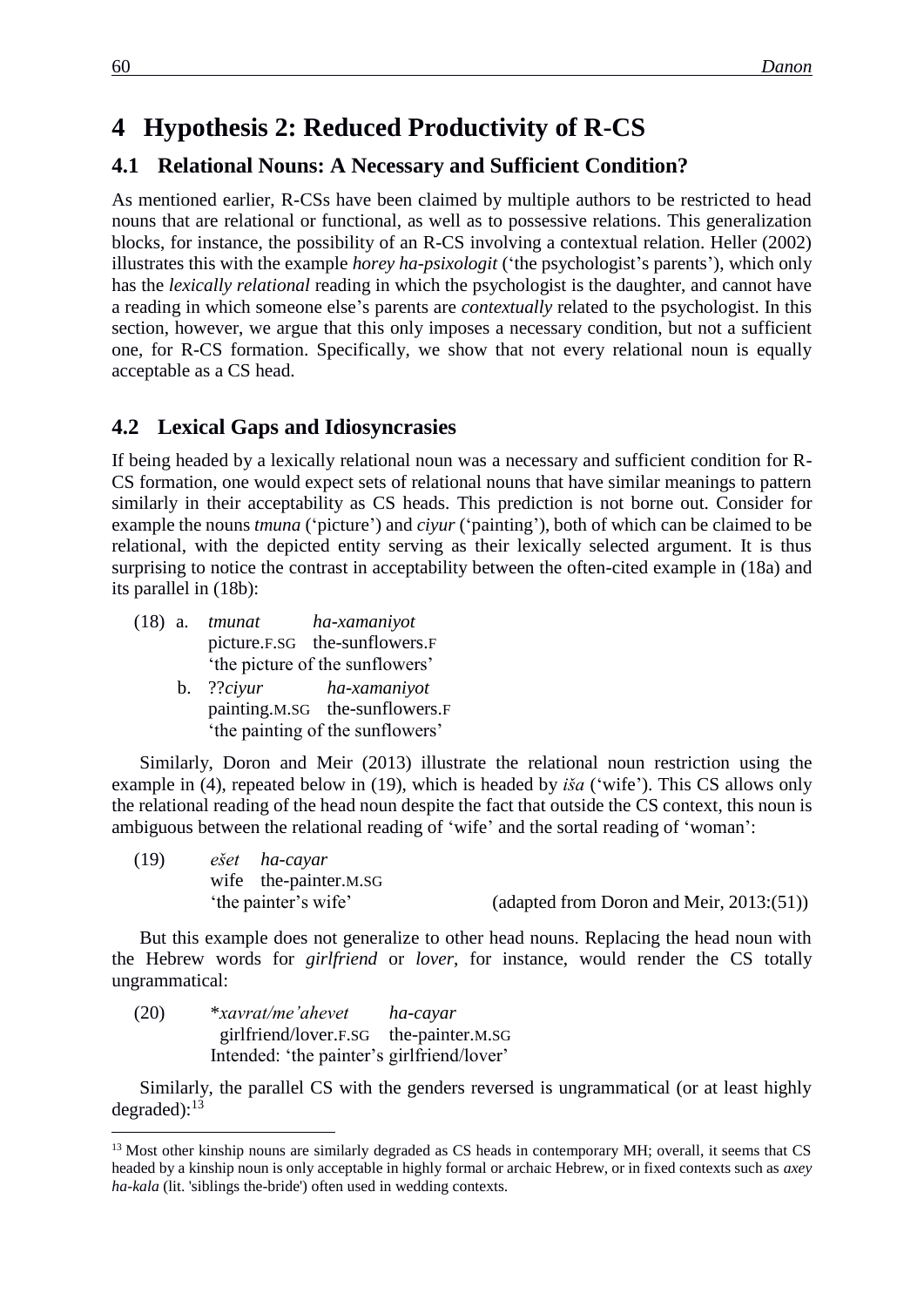| (21) | $?$ ?/*ba'al | ha-cayeret                                 |
|------|--------------|--------------------------------------------|
|      |              | husband the-painter.F.SG                   |
|      |              | Intended: 'the (female) painter's husband' |

Furthermore, it is well known that the word *ba'al* is in fact ambiguous between the meanings of 'husband' and 'owner', both of which are clearly relational; and while the former reading seems to be impossible as a CS head (21), the latter is perfectly acceptable (22):

| (22) | ba'al | ha-toyota                                 | ha-levana |
|------|-------|-------------------------------------------|-----------|
|      |       | owner.F.SG the-Toyota.F.SG the-white.F.SG |           |
|      |       | 'the owner of the white Toyota'           |           |

In short, it seems that there are no simple semantic generalizations that can capture the exact set of nouns that can head an R-CS. At most, semantics imposes an upper bound on the availability of R-CSs.

#### **4.3xxStorage and Frequency Effects**

Another aspect of the idiosyncratic and not fully productive nature of R-CS formation is the existence of storage effects. As noted in §3.1, older stages of the language seem to have allowed the use of a much broader range of nouns as CS heads than does contemporary MH. As a consequence, educated speakers readily accept as grammatical familiar phrases from Biblical Hebrew and other well-known sources, such as the CSs cited in (9). But when trying to generalize such examples with alternative embedded nominals, it seems that there is a continuum in which acceptability is correlated with the likelihood of finding such constructs in high register texts. Similarly, when trying to generalize using different (but semantically similar) head nouns, the acceptability of the resulting CSs seems to correlate with the use of the head noun in high register Hebrew. These claims are somewhat speculative, and to the best of our knowledge, no existing works provide empirical evidence for such correlations. We thus leave this to be confirmed in future research.

#### **4.4xxPossession: How Productive Is It?**

Going beyond lexically relational nouns, one more kind of relation that has been assumed to be possible in CSs is that of possession. This turns out to be one of the major areas in which the limited productivity of R-CSs can be demonstrated. If the R-CS were a fully productive genitive construction, possession should perhaps be the most obvious place in which this productivity would be visible, as possession, often taken to be the prototypical relation encoded by genitive constructions crosslinguistically, is rarely restricted lexically. The literature on Hebrew CS, however, provides almost contradictory descriptions of the status of possessive CS. On the one hand, individual examples of possessive CS are cited in numerous works; Heller (2002) further makes this explicit by arguing that CSs can indeed encode possession and that this is in line with the general semantics of the CS (Vikner and Jensen, 2002). Some other works, on the other hand, note that the CS is disfavored as a means of expressing possessive relations, with the SG being the dominant way of expressing possession in contemporary Hebrew (Rosén, 1957; Ravid and Shlesinger, 1995).

Crucially, if possession were indeed a productive relation in CSs, we would expect *every* noun denoting a concrete object to be able to combine with *any* human/animate possessor DP to form a possessive CS. The isolated examples cited in the literature do not provide evidence that *all* such combinations are acceptable, only that some are (and, in fact, it seems that the same head nouns are cited repeatedly, such as *bayit* 'house', *xulca* 'shirt'). We should thus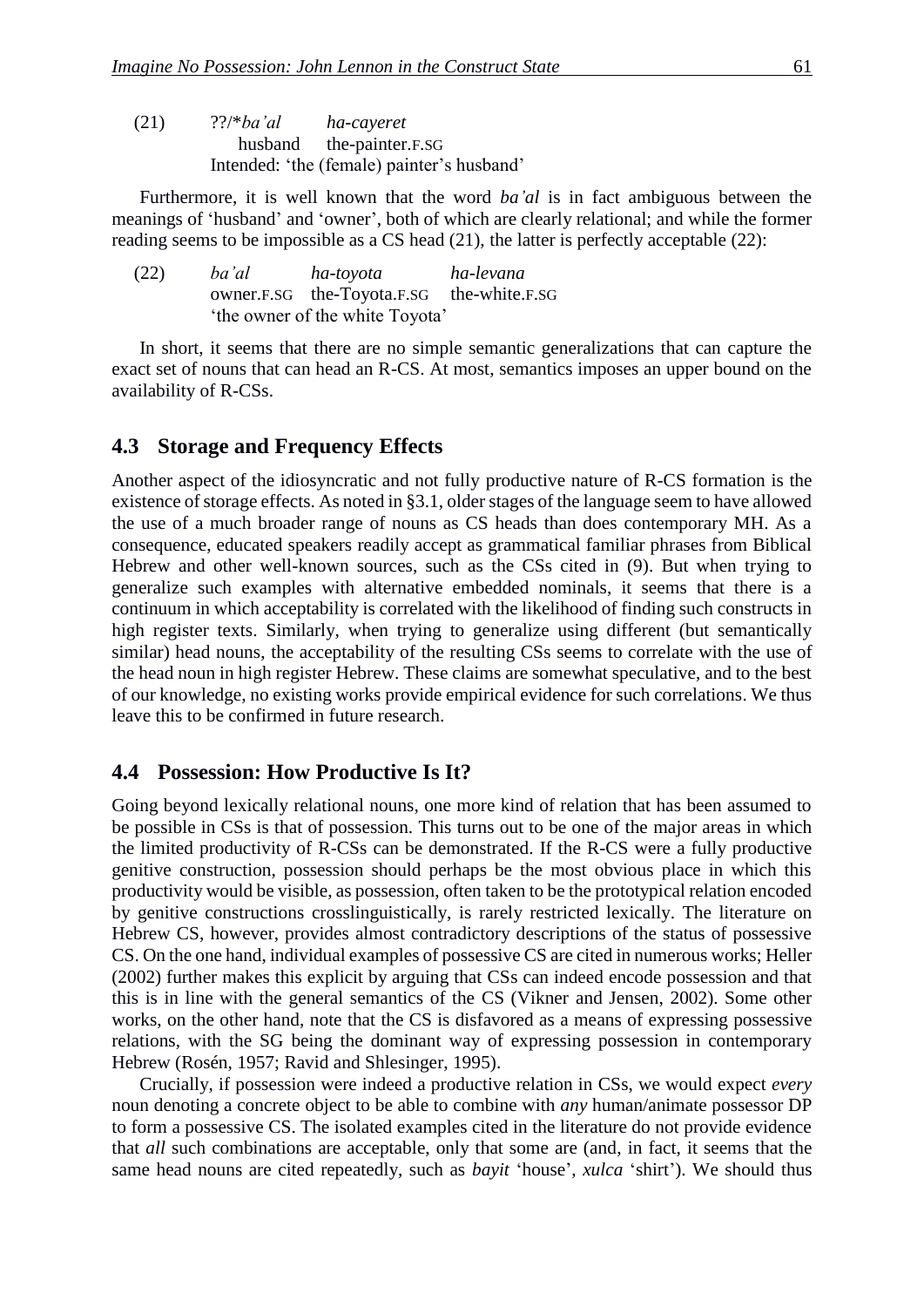check for productivity by attempting to construct arbitrary possessive CSs with pairs of nouns that were not specifically selected on the basis of their ability to give rise to a valid construct.

Consider for instance a sample of 5 concrete nouns (the set of possessees), given in (23a), and a sample of 5 animate denoting nouns (the set of possessors), provided in (23b):

(23) a. *tapuz* 'orange', *iparon* 'pencil', *kumkum* 'kettle', *kadur* 'ball', *ec* 'tree'; b. *xatul* 'cat', *nehag* 'driver', *balšan* 'linguist', *tuki* 'parrot', *yalda* 'girl'

Note the following properties of the selected sets of nouns:

- None of these involves what could be considered lexical possession; an orange, for instance, is not inherently conceived as being owned by a possessor (in contrast to nouns like *house* or *shirt*, for which a strong association with a possessor is assumed).
- None of the possible combinations from these sets is likely to be stored or memorized as a high frequency possessive noun phrase.
- The English translations of these can be freely combined to form perfectly grammatical possessives, as seen in (24) below.
- (24) a. *the cat's orange*
	- b. *the driver's pencil*
	- c. *the girl's tree*

For the sake of illustration, we provide only a handful of the full 5x5 set of possible combinations in (25). Crucially, for all the constructs below, grammaticality is borderline at  $best:$ <sup>14</sup>

- (25) a. \**tapuz ha-xatul* orange.M.SG the-cat.M.SG Intended: 'the cat's orange'
	- b. ??*iparon ha-nehag* pencil.M.SG the-driver.M.SG Intended: 'the driver's pencil'
	- c. \**ec ha-yalda* tree.M.SG the-girl Intended: 'the girl's tree'

Note, however, that some of these are acceptable with a *modificational* (M-CS) reading. If, for instance, there is a special kind of pencil which is a 'driver's pencil', example (25b) would be grammatical with such a reading; this should not be confused with a true possessive R-CS. Modification of the embedded nominal with a restrictive relative clause might help disambiguate this and avoid the modificational reading:

| (26) | $*iparon$ | ha-nehag                                                                 | še- hisi'a | oti etmol |
|------|-----------|--------------------------------------------------------------------------|------------|-----------|
|      |           | pencil.M.SG the-driver.M.SG that drove.M.SG me yesterday                 |            |           |
|      |           | Intended: 'the pencil that belongs to the driver who drove me yesterday' |            |           |

<sup>&</sup>lt;sup>14</sup> Speakers do not unanimously judge these as ungrammatical, and some native speakers seem to accept all of these to a certain extent. However, our informal observation is that even these speakers hesitate somewhat regarding such examples, whereas many cases of non-possessive R-CSs with relational head nouns are judged as grammatical without any doubt or hesitation by most speakers. Furthermore, even speakers who do accept such possessive CSs clearly associate this exclusively with high register MH. Pending systematic experimental testing, we thus conclude that these do not show the full degree of grammaticality that one would expect from a fully productive construction.

1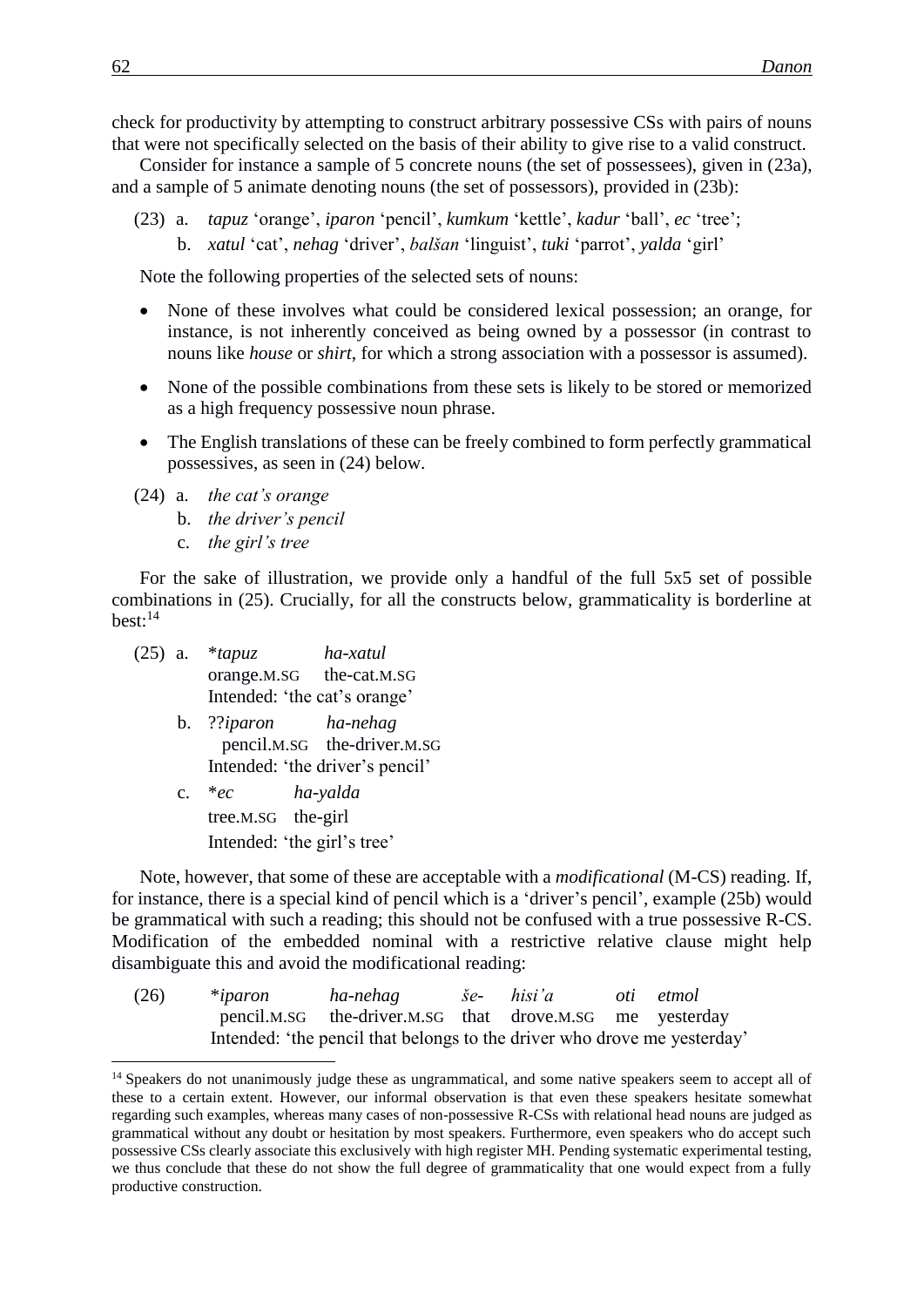We thus conclude that possessive CSs are no longer productive in contemporary MH. In light of this, it is not surprising that many of the examples of possession cited in the literature on CSs involve *lexically* possessed nouns such as *bayit* ('house, home') or items of clothing, which are not representative of free, unlexicalized possession.

The lack of productivity of possessive CSs has, of course, consequences for the PN issue: Since PNs are often names of people, animals or organizations, many cases of CSs with an embedded PN might be such that the only non-contextual interpretation that could be considered is possession, which we now see is ruled out independently of whether the possessor is a PN. Indeed, some of the examples in Rothstein (2012) fall exactly into this category, and we can see that those would be ungrammatical (or at best marginal) not only with PNs but even with common nouns:

| $(27)$ a. * <i>et</i> | ya'el/ha-balšanit                     |  |  |
|-----------------------|---------------------------------------|--|--|
|                       | pen.M.SG Yael/the-linguist.F.SG       |  |  |
|                       | Intended: 'Yael's/the linguist's pen' |  |  |
|                       |                                       |  |  |

b. \**sefer fred/ha-balšan* book.M.SG Fred/ the-linguist.M.SG Intended: 'Fred's/the linguist's book' (adapted from Rothstein, 2012:(32))

Once we have excluded possessives from the discussion, we can now go back to the list of cases where we *do* find productive R-CSs and reconsider their status. In particular, we can now consider the possibility that geographical PNs, argument-taking nominalizations, and 'author' CS are not *exceptions* to a general (direct or indirect) ban on PN embedding in a CS, which require special explanations, but the opposite: These are the cases that require no special explanation, whereas the ungrammatical embeddings are the ones whose ungrammaticality requires an explanation. The main component of the proposed explanation is that the head noun of an R-CS must be *lexically licensed*, and such licensing is (productively) possible only with a subset of lexically relational nouns.

#### **4.5xxCorpus Data Revisited**

The claim that possessive CSs are not productive in contemporary Hebrew has testable predictions regarding corpus data. At the most basic level, the prediction is that individual inspection of genitives in a corpus would not yield any examples of possessive CSs other than potentially frozen or lexicalized ones. Such a prediction, however, is somewhat hard to establish in a robust manner, as the lack (or scarcity) of examples in a given sample provides only weak evidence for the grammatical status of the construction. A better approach would be to show that the proportion of genitives that are in the CS (as opposed to the other 2 types of genitives) is significantly lower when a possession relation is involved than otherwise; in other words, we aim to show an association between possession and the choice of genitive type.

To establish this, we consider data from the Wikipedia corpus again. In order to be able to test for association within a fairly large sample, manual identification of possession relations is not a feasible option. Instead, we aimed to test a weaker generalization by using animacy (or, more precisely, the distinction between human- and non-human-denoting nouns) as a proxy, given that animacy is strongly correlated with possession, at least in one direction, namely: Non-human nouns are very unlikely to serve as possessors. If possession, which only occurs with animates, is incompatible with the CS, then there is a subset of the human cases which are categorically excluded from appearing in the CS, and hence the prediction is that we would find a significantly lower percentage of CSs with human nouns.

To test this prediction, a list of human-denoting nouns was extracted from the corpus, and subsequently all genitives were classified according to whether or not the head noun of the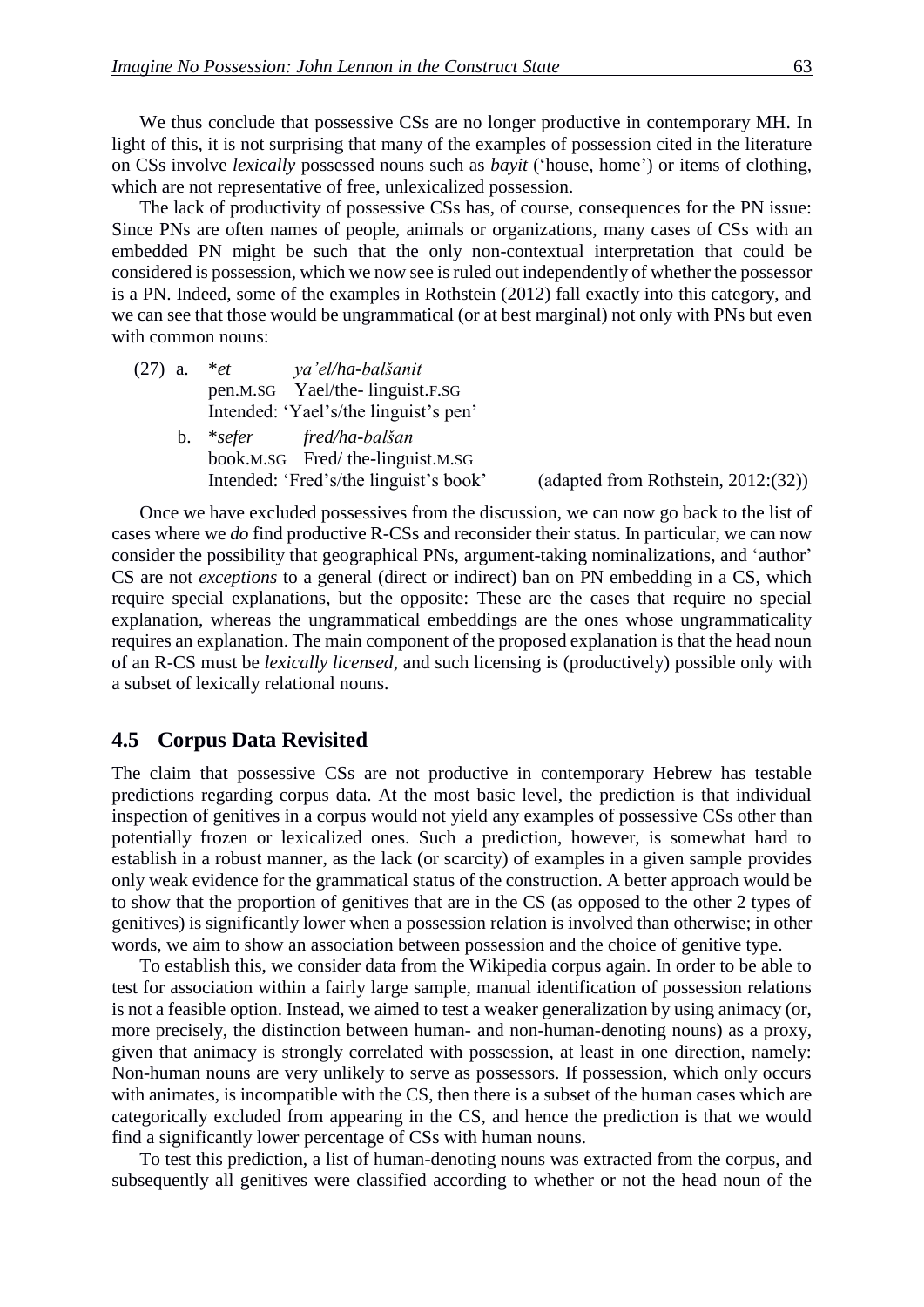embedded nominal is on this list. It should be noted that this process necessarily leads to some classification errors, for at least two reasons:

- 1. The list of human-denoting nouns is not exhaustive and does not cover *all* such nouns in the corpus; as a result, the set of 'non-human' nouns  $(=$  the complement set of the ones identified as human-denoting) includes a certain percentage of human ones as well.
- 2. Lexical ambiguities and parsing errors might lead to errors in both directions.

As a result, we should treat the numbers below cautiously, and, at a minimum, aim for a much higher level of significance than if the data were manually annotated.

The following table shows the distribution of the 3 genitive types when the embedded nominal is headed by a CN.

| <b>GENITIVE TYPE</b> | N2: NON-HUMAN  | N2: HUMAN       | <b>TOTAL</b> |
|----------------------|----------------|-----------------|--------------|
| CS                   | 85,733 (83.5%) | 4,658(67.3%)    | 90,391       |
| SG                   | 12,566 (12.2%) | 1,219 (17.6%)   | 13,785       |
| DG                   | $4,322(4.2\%)$ | $1,045(15.1\%)$ | 5,367        |
| Total                | 102,621 (100%) | $6,922(100\%)$  | 109,543      |

**Table 3.** Distribution of genitive constructions with embedded common nouns in the Hebrew Wikipedia corpus sample: [ $\pm$ human]. N2 = the lexical head of the embedded nominal; CS = Construct State; SG = *šel* Genitive; DG = Double Genitive.

We see that the quantitative prediction is borne out, with the percentage of CSs being much lower for human-denoting nouns than for other nouns. Note that due to the fact that the 'nonhuman' class contains some human nouns as well, as noted above, the actual contrast would probably be even sharper if this 'noise' were removed. We thus have confirmation for the prediction of the hypothesis that the CS is incompatible with possession. Furthermore, since the CS is nevertheless compatible with a variety of other relations that could involve animates, we still find a large proportion of CSs in the human group.

With this in hand, we may now return to PN embedding and ask to what extent this covers the apparent ban on PNs. Table 4 shows the distribution of genitives when the embedded phrase is a PN.

| <b>GENITIVE TYPE</b> | N2: NON-HUMAN    | N2: HUMAN       | <b>TOTAL</b> |
|----------------------|------------------|-----------------|--------------|
| CS                   | $13,830(76.8\%)$ | $1,359(38.9\%)$ | 15,189       |
| SG                   | 2,493 (13.9%)    | 638 (18.2%)     | 3,131        |
| DG                   | $1,676(9.3\%)$   | $1,500(42.9\%)$ | 3,176        |
| Total                | 17,999 (100%)    | 3,497 (100%)    | 21,496       |
|                      |                  |                 |              |

**Table 4.** Distribution of genitive constructions with embedded proper names in the Hebrew Wikipedia corpus sample:  $[\pm \text{human}]$ . N2 = the lexical head of the embedded nominal; CS = Construct State; SG = *šel* Genitive; DG = Double Genitive.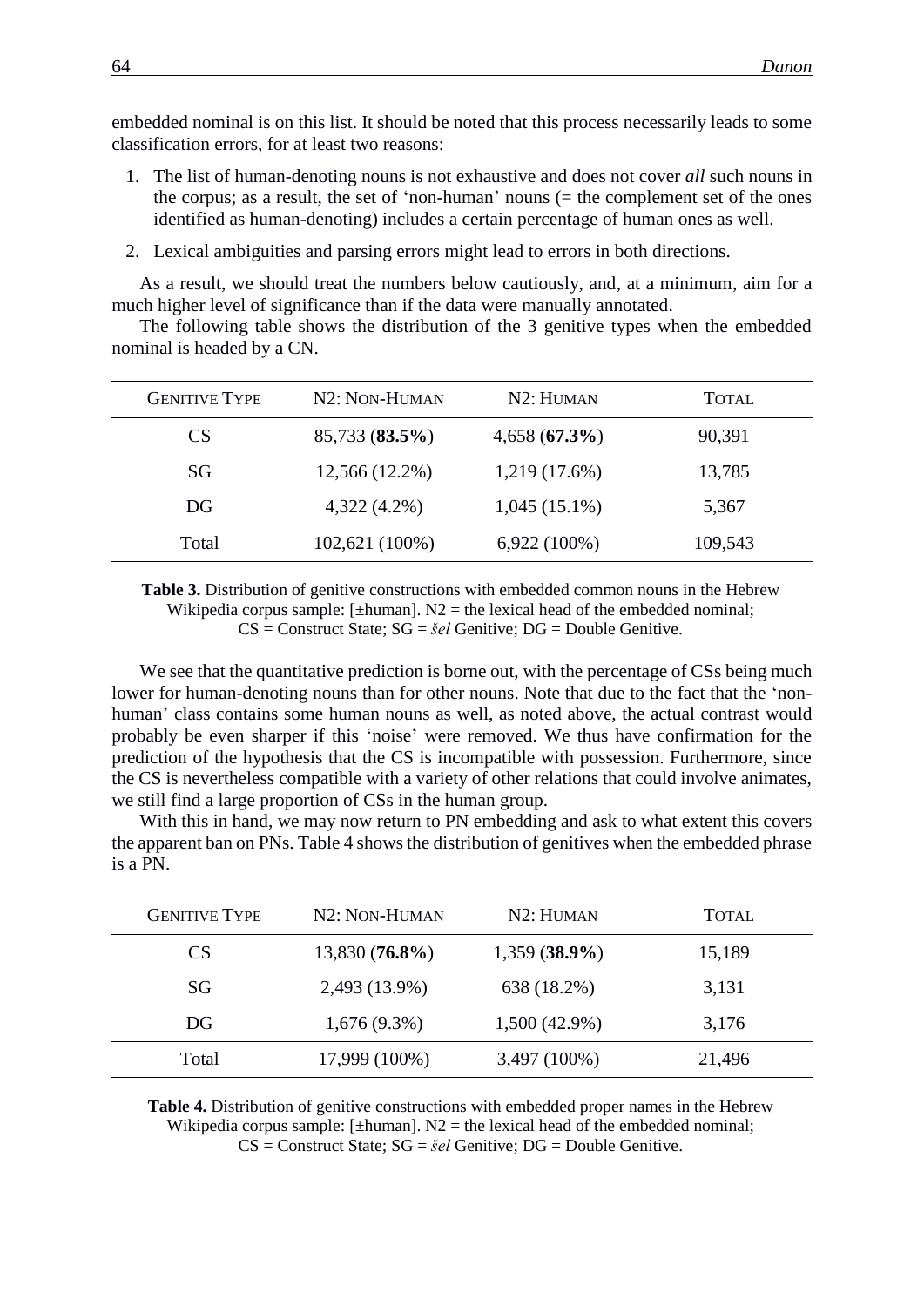We see that indeed, when the PN is human, the percentage of CSs is radically lower than with other PNs. This supports the hypothesis that what is behind the apparent ban on PN embedding in CSs is in fact a ban on the expression of specific relations in the CS, rather than a categorical ban on PNs.

Finally, we must address the question of why the contrast between human and non-human genitives is much sharper with PNs than with CNs. At this point, we return to the distinction between M-CSs and R-CSs, and note that M-CSs are much more frequent with CNs than with PNs, which, as noted in §2.5 above, require a highly salient property to be felicitous in this construction. The numbers in Table 4 show the contrast for PNs, with which M-CSs are fairly uncommon, and hence we could speculate that these numbers are close to the numbers that we would get if only R-CSs were considered.<sup>15</sup> The CN numbers in Table 3, on the other hand, show a much weaker animacy effect due to the fact that the R-CS counts are highly 'diluted' in this case by numerous M-CS instances, where animacy does not constrain the formation of CSs. As an illustration, consider the following three constructs:

- (28) a. *simlat yalda* dress.F.SG girl 'a girl dress/dress for girls'
	- b. *simlat ha-yalda* dress.F.SG the-girl.M.SG 'the girl dress/dress for girls' / 'the girl's dress'
	- c. ??*simlat sara* dress.F.SG Sara 'a Sara dress' (but not: 'Sara's dress')

In (28a), the M-CS reading is straightforward ('a girl dress/dress for girls'). In (28b), despite the definiteness marking on the embedded nominal it is still possible to get the same M-CS reading due to definiteness spreading, which renders the entire CS definite without the embedded nominal having to be definite or referential. (28c), on the other hand, cannot get a modificational reading unless used in a context where speakers have shared knowledge about a person named Sara whose dresses have a salient characteristic property<sup>16</sup>. Hence, this contrast in the availability of the M-CS analysis between (28b) and (28c) could be enough to account for the contrast between the numbers in Table 3 and Table 4.

What is still left as an open question, though, is why (28c) is not as acceptable as (28b) on its R-CS reading. Note that not all R-CSs display such contrasts:

- (29) a. *oyvey ha-nasi/stalin* enemies.M the- president.M.SG/Stalin 'the president's/Stalin's enemies'
	- b. *ce'eca'ey ha-melex/ferdinand* descendants.M the- king.SG/Ferdinand 'the king's/Ferdinand's enemies'

1

<sup>&</sup>lt;sup>15</sup> The actual numbers would have probably shown an even sharper contrast if lexicalized constructs were excluded. Many names of places in MH, which are very common in the Wikipedia corpus, have the form of a CS where the embedded nominal is a PN: *kfar yehošu'a* (lit. 'Joshua's village'), *giv'at brener* (lit. 'Brenner's hill'), etc.

<sup>&</sup>lt;sup>16</sup> As pointed out by Noa Brandel (p.c.), another kind of reading, which is quite productive, is the appositive reading in which the PN is given to a specific model/design, and the lexical head of the CS explicitly states the superset (in this example, *simlat sara* might be a dress design named 'Sara', and the full CS might be used in a catalog). We leave it as an open question to what extent the proposed analysis of M-CS with PNs can be generalized to these uses.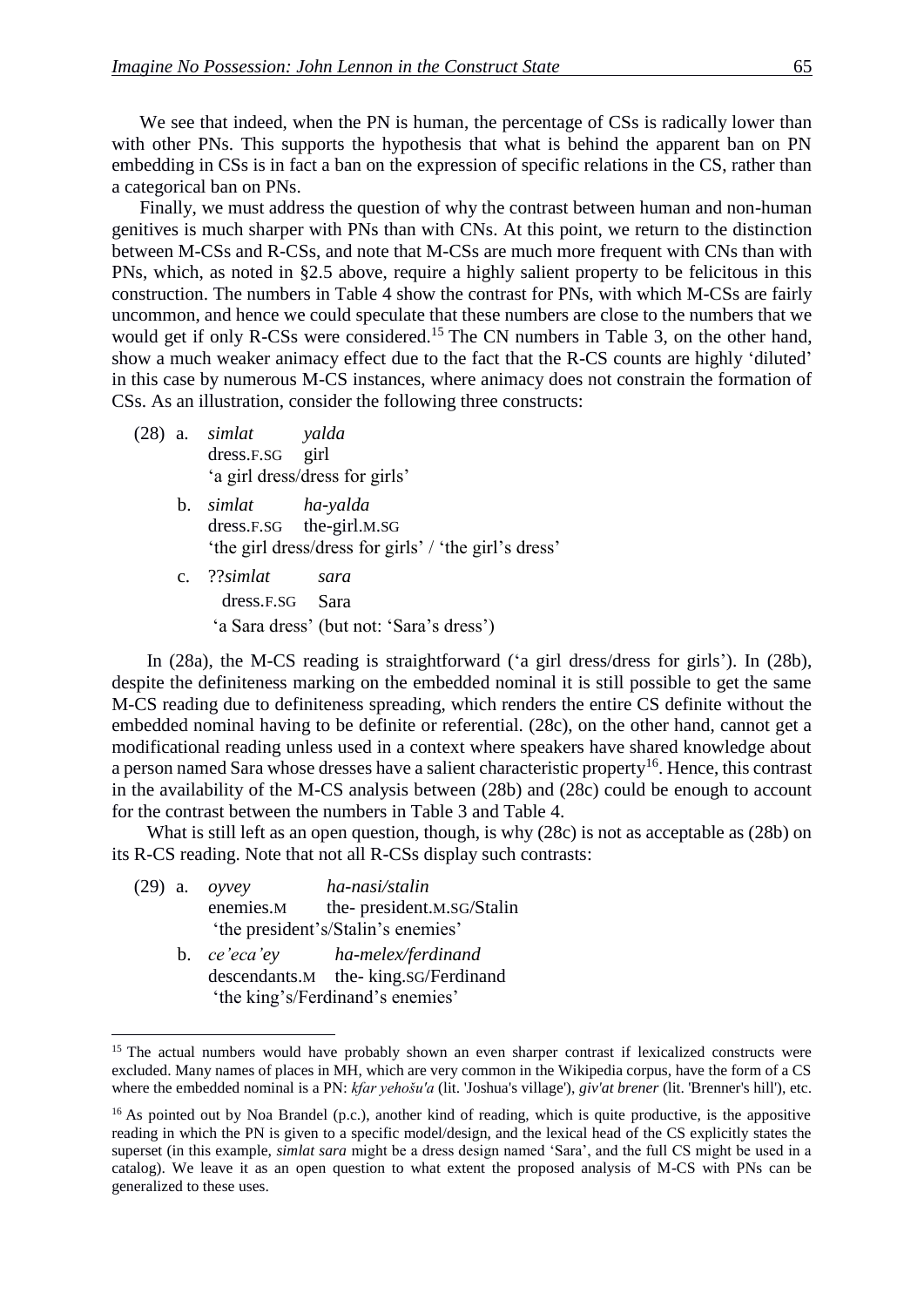Note that the head nouns in (29) are unambiguously relational, as opposed to the head noun in (28), which is a sortal noun with an optional relational reading ('the dress worn by x'). We leave it for further research to determine to what extent this observation can be generalized, and whether or not the borderline status of (28c) can be reduced to the fact that its (nonpossessive) reading is based on the (weak) relational reading of an otherwise sortal noun.

#### **4.6xxIntermediate Summary: Semi-Productivity**

To summarize, there is evidence that the CS is not as productive as often thought. In particular, cases of R-CSs which involve a possession relation are mostly ruled out. This already accounts for the borderline (or ungrammatical) status of a significant number of the examples of embedded PNs cited in the literature. We now proceed to combine the various observations that we've seen into a single claim regarding the productivity of the CS.

## **5xxConclusions: M-CSs and Lexically Licensed R-CSs**

#### **5.1 R-CS as a Lexically Licensed Construction**

Our conclusion partially overlaps with the claims of Heller (2002), and partially contradicts them: Like Heller, we argue that only lexical relations are possible in R-CSs, but we diverge from her by arguing that the behavior of possessives shows that they should *not* be analyzed as lexical relations. We thus arrive at a more constrained version of the hypothesis that an R-CS must be headed by a relational noun.

Beyond the lack of possessive relations, a second conclusion is that even for lexically relational nouns, the CS is only partially productive. Hence, having a relational noun as the construct head is a necessary condition but not a sufficient one. We thus propose the following:

**Lexical constraint on R-CSs:** An R-CS must be headed by a lexically relational noun with a (stored) CS lexical entry.

This constraint thus reduces the ability to form novel R-CSs to the lexical status of the head noun, where general grammatical principles provide only an upper bound for this construction. This state of affairs reflects a process of language change, where a construction which was fully productive in earlier stages of the language is still available to speakers but with somewhat unpredictable levels of acceptability.

M-CSs, on the other hand, seem to be mostly unconstrained and fully productive, as long as a suitable modification relation is available. It is thus somewhat ironic that while the majority of the generative literature on Hebrew genitives has focused on R-CSs (most notably nominalizations), it is in fact the M-CS which is much more frequent and productive in actual usage than the R-CS. The contrast in productivity between these two subtypes argued for in this paper suggests that the difference between them is not merely a minor typological issue, but rather a more substantial difference in their grammatical status.

Going back to the status of PNs in a CS, we now conclude that their ungrammaticality is merely an epiphenomenon of the CS's shift towards a modificational construction. Possession, possibly the most prototypical genitive relation when the embedded nominal is animate, is no longer productive in CSs, and this already rules out the use of CSs in a substantial number of genitives with an embedded human PN. Additionally, relational nouns which might in principle take human PNs as their (non-possessor) argument are not systematically grammatical as heads of novel (unstored) R-CSs. This leaves us with M-CS as the only fully productive paradigm, but when it comes to PNs, this type of CS is constrained by the fact that using PNs modificationally is a marked operation which usually depends on having a salient property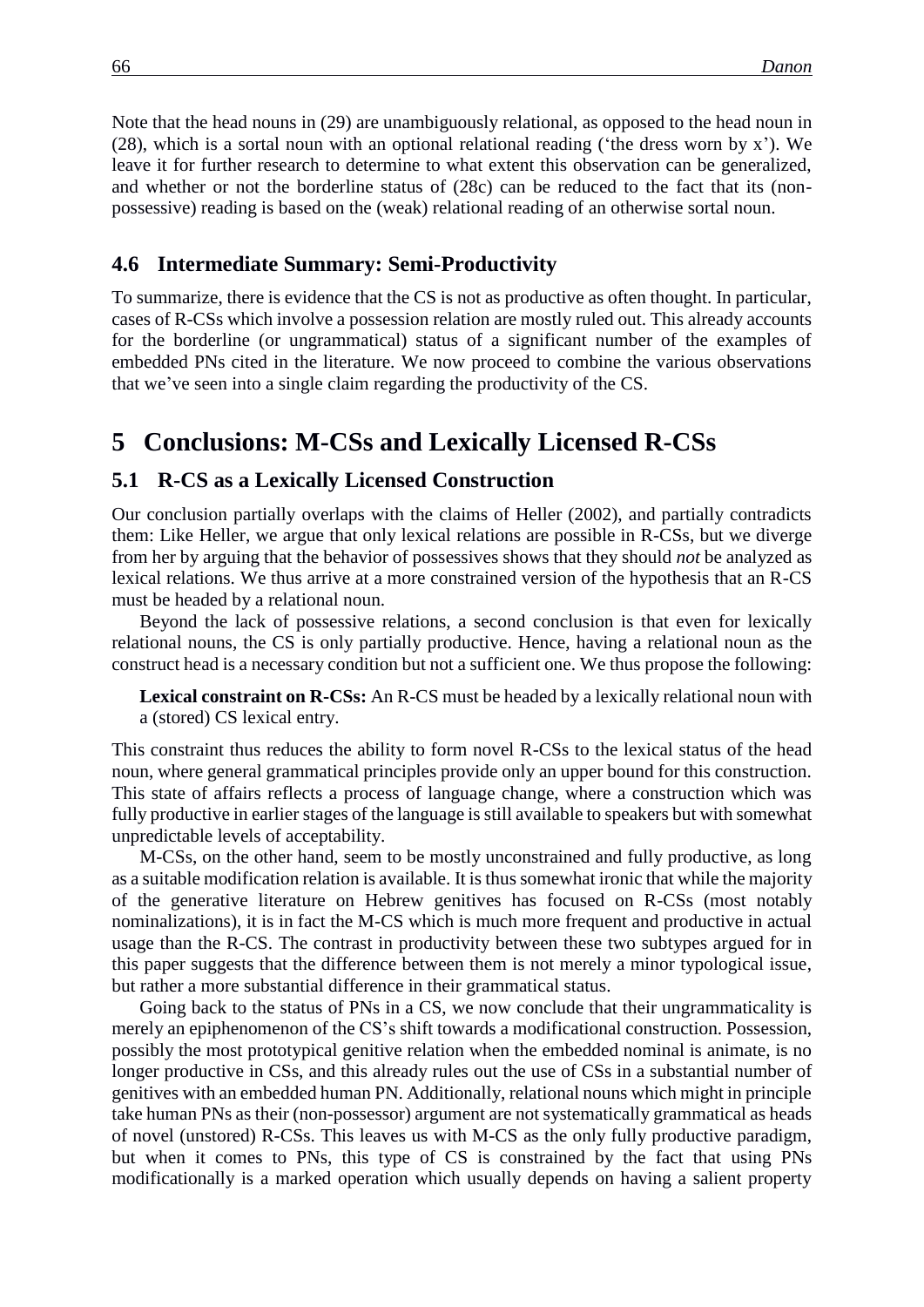associated with the PN. We thus have an account not only of the tendency of PNs in a CS to be degraded, but also of the fact that there is no categorical ban against such embeddings.

#### **5.2xxConsequences: Possession versus Lexical Relations**

Going beyond the Hebrew CS, our analysis has broader consequences for the status of genitives in general. As opposed to Heller's (2002) claim, possession does not seem to have the same distribution as 'real' lexical relations. Hebrew thus does not support the view that possession is a lexical relation (Vikner and Jensen, 2002).

As to the essence of genitive constructions, there are two views that are sometimes (implicitly) reflected in the choice of terminology. According to one view, possession is the core relation of the genitive, and other relations are 'peripheral' extensions of an inherentlypossessive construction (see e.g., the discussion in Nikolaeva and Spencer, 2010); this view is often reflected in the use of the terms 'genitive' and 'possessive' as being roughly equivalent and interchangeable. The alternative view sees 'genitive' as a purely structural or morphosyntactic notion, where the essence of a genitive is nominal recursion or embedding; while 'possessive' is a semantic concept, which is often expressed using the genitive but is nevertheless an entirely independent notion. In this paper we have argued that the CS is becoming a non-possessive genitive. Under the former view, which takes possession as the core of the genitive, this seems almost contradictory. We thus believe that the properties of the CS support the view that 'genitive' is a purely morphosyntactic notion which should not be confused with possession.

Why, then, does it often look like possession *is* the core of the genitive? We will merely speculate that there could, in principle, be three types of meaning associated with a nominal recursion construction:

- Lexical:
- Contextual:
- Systematic relations that apply to an entire class of nouns

Possession belongs to the third type: It is semantically predictable whenever the embedded nominal is animate. But this is not the only possibility for the third type of meaning, with kind modification being a competing option. In many languages, possession has 'won' this competition, with modification expressed otherwise. MH demonstrates, however, that a language may choose differently, especially if, like Hebrew, it has more than one genitive construction. Hebrew is thus in the process of restricting the CS to lexical relations and to modification, with contextual and possession relations being associated more with the *šel*genitive. The fact that these are mere tendencies, rather than categorical mappings, must be kept in mind, as it is among the main reasons for why it is so hard to characterize the exact nature of the genitive alternation.

### **References**

Alexiadou, Artemis. 2005. Possessors and (in)definiteness. *Lingua* 115.6:787–819.

Berman, Ruth A. 1978. *Modern Hebrew Structure*. Tel Aviv: University Publishing Projects.

Berman, Ruth A. 1988. Language knowledge and language use: Binominal constructions in Modern Hebrew. *General Linguistics* 28.4:261–285.

Berman, Ruth A., and Dorit Ravid. 1986. On the degree of lexicalization of *smixut* constructions. *Hebrew Computational Linguistics* 24:5–22.